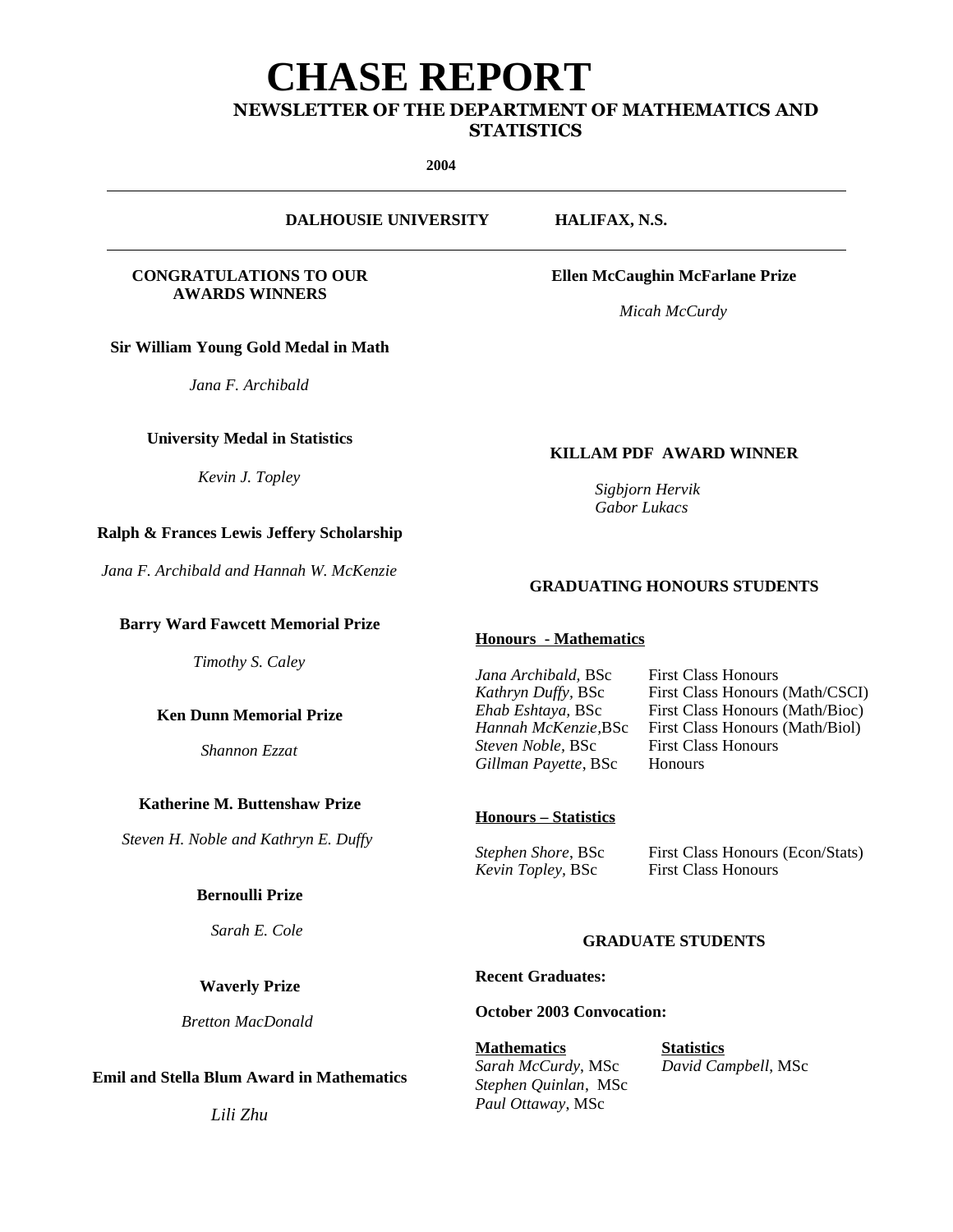# **May 2004 Convocation:**

#### **Statistics**

*Simon Lung*, BSc *Sara Young*, BSc *Eric O'Neill*, MSc *Caren Rose*, MSc

# **WELCOME TO OUR UNDERGRADUATE SUMMER RESEARCH STUDENTS**

#### **NSERC Undergraduate Student Research Awards:** Shannon Ezzat (supervisor: Dorette Pronk)

#### **Faculty Summer Students:**

| Xiaohu Li          | (Jason Brown)   |
|--------------------|-----------------|
| Rachael Manion     | (Andrea Fraser) |
| Kathryn Duffy      | (Dorette Pronk) |
| Pin-Hung Kao       | (Dorette Pronk) |
| Garrett MacLean    | (John Clements) |
| Marc Humber (Coop) | (John Clements) |
| Chris Jones        | (Michael Dowd)  |
| Cathy Wamboldt     | (Chris Field)   |
|                    |                 |

#### **NOTE FROM THE DEPARTMENT CHAIR**

This has been an exciting year for the Department of Mathematics and Statistics, as the contents of this year's Chase Report show. The year seems to have raced by, at a breathtaking pace and, although it feels as if I have just begun my term as Chair, I am now one-third of the way through. There have been many changes in the Department in the past few years, and many more to come in the near future as several members of the Department retire, and new young people come in. The Department's profile is strong nationally and internationally. During this spring and summer we will be hosting no less than 4 national conferences, with several hundred participants from many countries. I am sure that you will find much to interest you in our newsletter.

# optimal control theory, (ii) nonlinear dynamics, Poincaré maps, differential geometry and related theories, as well as (iii) computational neuroscience techniques. This is just another example of the growing trend to apply the most

modern advanced mathematical tools to the study and understanding of complex phenomena in medicine, science and engineering.

#### **ALUMNI**

Jalal Karam, who finished a M.Sc. in our department with Karl Dilcher in 1995 and later received his Ph.D. in Engineering Mathematics at TUNS, now holds an Assistant Professor position at the Arab Open University in Beirut, Lebanon. He teaches in the Faculty of Information Technology and Computing of this university, which has affiliation with the Open University in Britain. Jalal returned to Lebanon in 2001, and he recently got married.

#### **MATHEMATICS COMPETITIONS**

Students of our department were very successful in two undergraduate competitions this past year. In the APICS Mathematics Competition, which was held at UPEI in October, our two teams won both first and second prize. The teams consisted of Jana Archibald & Micah McCurdy and Michael Lawrence & Steven Noble, respectively.

The very challenging Putnam competition was held in early December, and nine of our students took part. Steven Noble ranked among the top 5% of the 3615 contestants in the US and Canada. Jana Archibald, Timothy Caley, and Micah McCurdy also did very well. Most of the students who took part in the competitions attended weekly training sessions led by Richard Hoshino and Karl Dilcher.

#### **AWARDS DAY SPEAKER**

Denis M. Falvey MA MD FRCSC CD

In May, Nova Scotia eye surgeon Dr. Denis Falvey will undertake an interdisciplinary PhD program in mathematics, ophthalmology, electrophysiology and computational neuroscience. Dr. Falvey completed his M.Sc. in Functional Analysis (1972) here with Professor Tony Thompson before going on to complete his years of medical training. Dr. Falvey now proposes to explore the problem of identifying retinal iscemia using three highly sophisticated mathematical approaches to analyse ERG (electroretinogram) data: (i) the spectral properties of infinite dimensional Hilbert matrices, wavelet theory and

#### **FACULTY NEWS AND AWARDS**

The following appointees joined the department on July 1, 2003.

(1) *Joe Bielawski,* Assistant Professor, probationary tenure track appointment in Biology (75%) and Statistics (25%).

(2) *Michael Dowd,* Assistant Professor, probationary tenure track appointment in Statistics.

(3) *Roman Smirnov,* Assistant Professor, probationary tenure track appointment in Mathematics.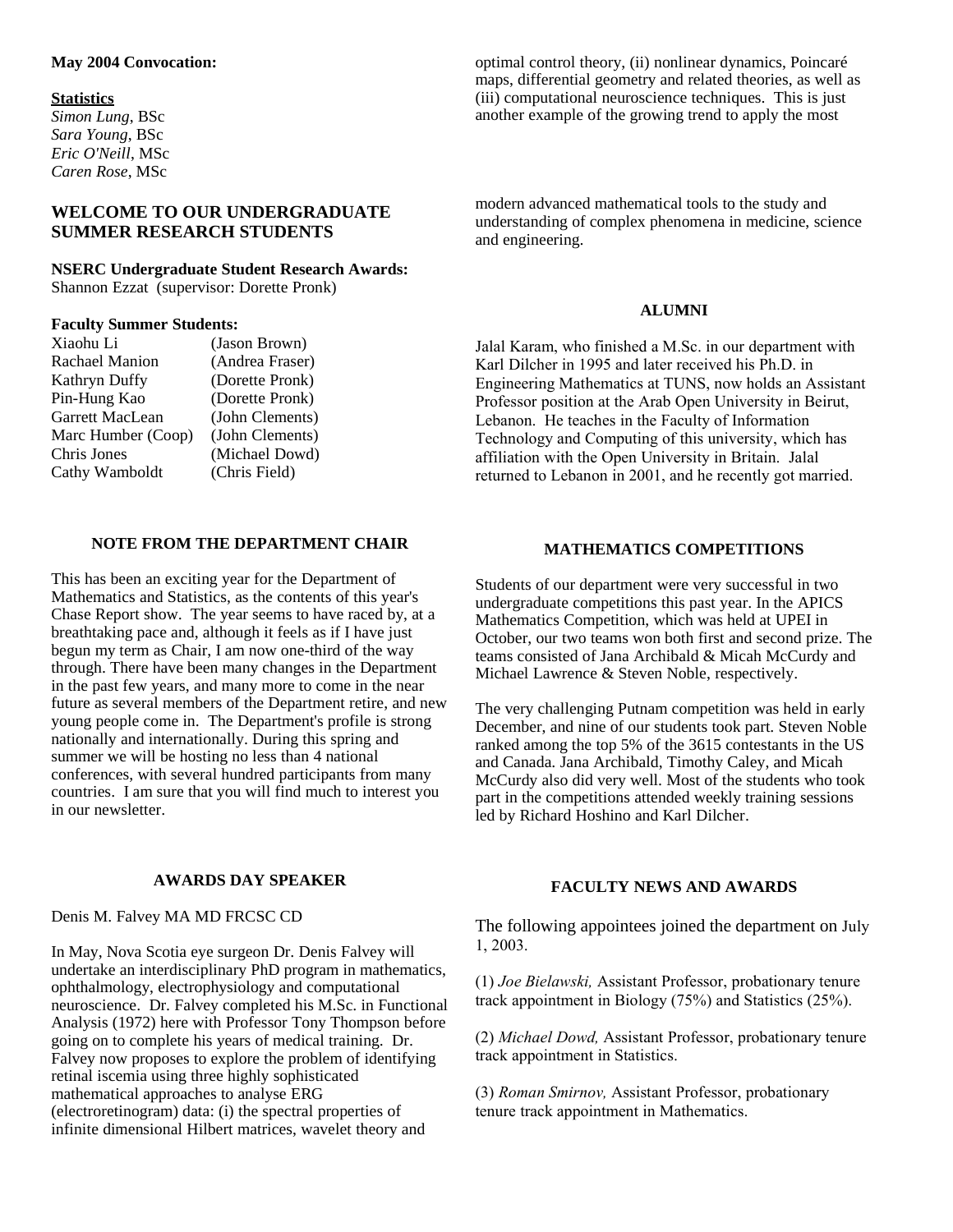*David Iron* has been appointed to a probationary tenure track appointment in Mathematics at the rank of Assistant Professor effective July 1, 2004.*Sigbjorn Hervik* and *Gabor Lukacs*, have been appointed Killam Post-Doctoral Fellows in the Department. *Hervik* joined the department January 1, 2004. *Lukacs* will arrive in January 2005.

*Mitja Mastnak* has just been awarded an NSERC postdoctoral fellowship for the next two years.

*Jeannette Janssen* was promoted to the rank of Associate Professor, with tenure effective July 1, 2003.

*Ed Susko* was promoted to the rank of Associate Professor, with tenure effective July 1, 2003.

*Ray Spiteri* was promoted to the rank of Associate Professor, with tenure effective July 1, 2004.

*Robert Milson* was promoted to the rank of Associate Professor, with tenure effective July 1, 2004.

*Paul Hines* has been reappointed as Adjunct Professor for the period July 1, 2004 - June 30, 2009.

Retiring from the Faculty this year is *Luzius Grünenfelder* (Mathematics and Statistics). We wish him all the best and hope he will be a permanent visitor to the department.

Congratulations to *Karl Dilcher*, for winning the "Srini" Award for excellence in teaching and for dedication to students in Computer Science 2003.

Congratulations to *Ray Spiteri* and *Lisa Kalynchuk* on the birth of their daughter Sophia, during the big blizzard.

#### **HIGH SCHOOL SCIENCE AND ENGINEERING WEEK**

High School Science and Engineering Week (HSSEW) is a program hosted by the Faculties of Science and Engineering and is held each summer during the month of August. This summer's program will be held from August 23-27. Forty grade eleven students from various Nova Scotia high schools are invited to participate. The aim of the program is to introduce students to some aspects of Science and Engineering at Dalhousie University. The program is meant to be more fun than it is demanding and, as such, students require no prior preparation or study. Participants get a sampling of Dalhousie University's offerings, and it is our hope that these students will later choose to study at Dalhousie.

#### **SABBATICAL LEAVE 2004-2005**

*Richard Wood* - sabbatical leave 01 Jan 05 - 3 Jun 05.

*John Clements* - sabbatical leave 1 Jan 05 to 31 Dec 05.

*Karl Dilcher* - sabbatical leave 1 July 04 to 31 Dec. 04

*Bruce Smith* - sabbatical leave 1 Jan 05 to 30 June 05

*Ed Susko* - sabbatical leave 1 July 04 - 31 Dec. 04

*Dick Sutherland* - sabbatical leave 1 Jan 05 - 30 June 05

*Kok-Keong Tan* - sabbatical leave 1 Jan 05 - 31 Dec. 05

#### **FACULTY REPORTS**

I. **Heydar Radjavi** was Visiting Professor at the University of Waterloo from January to April 2004. He writes:

It has been a very nice visit at Waterloo except for the weather; we arrived here with winter, and I think we'll leave here, in a few days, with winter. One of my most significant accomplishments here at the University of Waterloo during this term was instituting the Tuesday lunch tradition. It started on the second day of the term, and a lucky coincidence has helped its continuous observance so far, and will do so, it seems, for the foreseeable future: that day we went to a restaurant called "Johnny's Fiasco's!" which advertised Tuesday specials, including hamburgers and beer for \$2 each. This unbeatable bargain was so attractive that we haven't gone anywhere else for Tuesday lunch since. (This is a deviation from the unwritten Dalhousie Tuesday Lunch rules, I know, but it should be kept in mind that these are novices we are dealing with.)

In addition to Tuesday lunches, I have enjoyed teaching a topics course with a few extremely good students and talking mathematics to Ken Davidson, Laurent Marcoux, and others. My visitors, Matjaz Omladic and Leo Livshits had to change their flight destinations from Halifax to Waterloo and deal with some coldest winter days on record here. I visited one of our distinguished alumni, Masoud Khalkhali, at the University of Western Ontario. He also gave a lecture at Waterloo on non-commutative geometry.

II. **A. C. Thompson** made two trips overseas in the early part of this year. The first to Oberwolfach in early January and the second to Nanjing in April. He writes: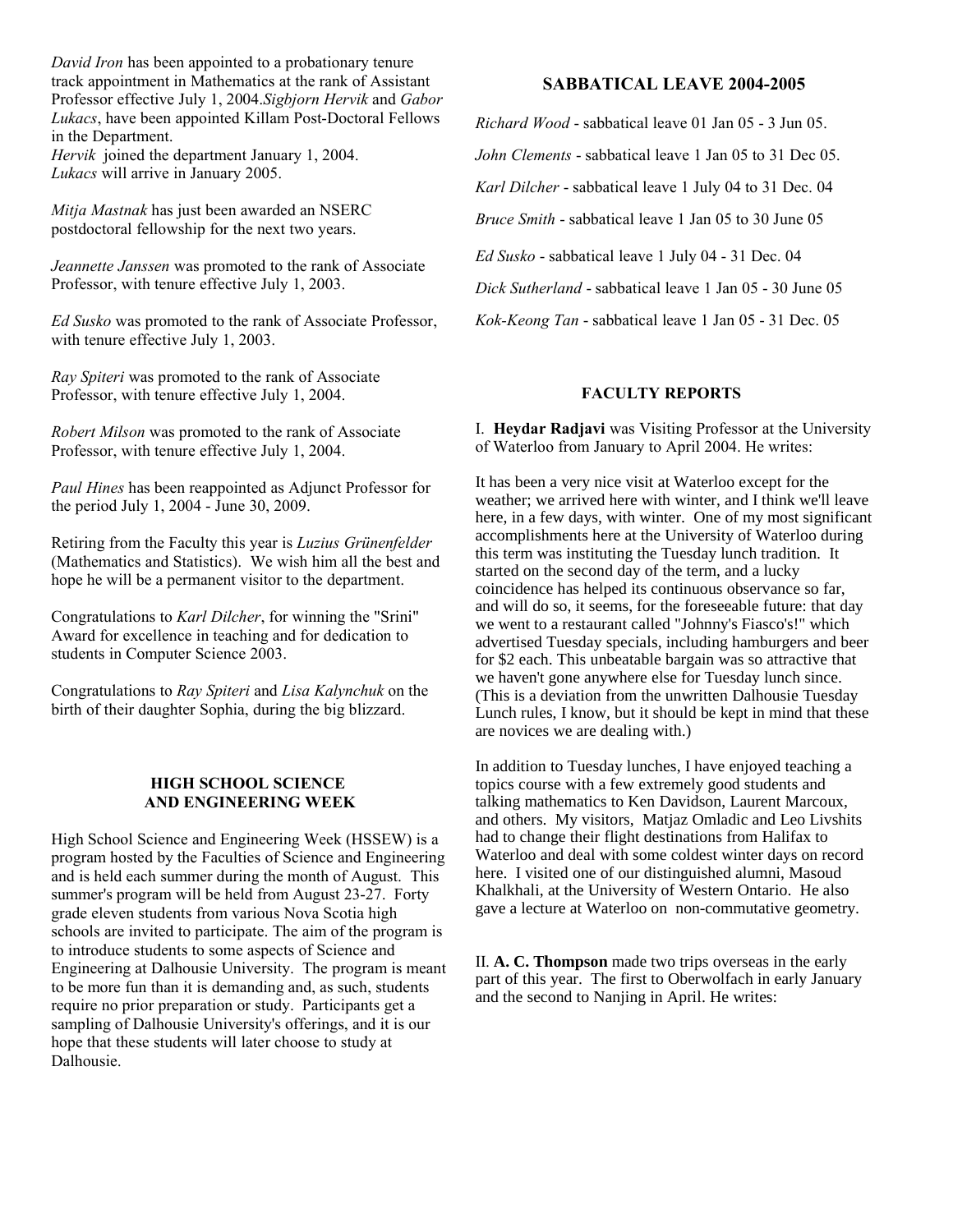Oberwolfach refers to the Mathematical Research Institute located just outside the village of that name in the Black Forest region of Germany. The Institute has a programme of

"Research in Pairs" which affords a wonderful opportunity for mathematical writing. Juan Carlos Alvarez Paiva (from New York) and I were lucky enough to be able to participate in this programme for a second time. Last year we worked on a lengthy survey article (now completed); this year we started on a book (still in the early stages). The Institute provides all that one needs: one of the best mathematical libraries in the world; excellent computing facilities in a room set aside for the researchers in pairs; and a small apartment with a work room with a large blackboard. The Institute is situated in most beautiful surroundings and the Black Forest with its endless hiking trails begin right at the door. In January, however, the weather is not so conducive to hiking up the hills. During the two weeks we were there there were two regular conferences taking place, combinatorics the first week and financial statisticians the second. The food is excellent including tea with cake in mid-afternoon, there is good coffee (a necessity for mathematics) and an ample supply of wine and beer (it is Germany after all). One couldn't ask for a better place to work.

I spent the academic year 1979-80 in Nanjing working at Nanjing University. I taught a course in Functional Analysis, ran a seminar on the Geometry of Banach Spaces and tried to direct the research of some of the advanced students. It was hard work but immensely stimulating and rewarding. I returned in April for the first time and gave a lecture there once more. What changes in 25 years! Construction everywhere, a subway being built, high-rises throughout the city, more traffic, glitzy shops, lots of stuff in the shops. Then it was a relatively quiet city with few amenities, rationed rice and cotton goods. Now it is a modern metropolis with all the excitement and problems that that implies.

However, the University campus is not so different. Certainly the buildings are now modern, much bigger and better equipped but the layout is the same. The campus is much greener with trees grown large, more flower beds and lawns. There are the same playing fields and many of the same student residences. The big change is that the campus is now home only to graduate students and some senior undergraduates. The rest have moved to a brand new location across the river. There are new bridges and a shuttle service to get there.

The mathematics department always had a first rate library (in the department) and a research oriented faculty. Both have grown and there is an impressive graduate programme. My audience was largely composed of graduate students. It was wonderful to meet old friends after so long and to see the University prospering so well. I have mixed feelings, though, about some of the other changes to the city.

III. **Jonathan Borwein** FRSC returned to Dalhousie University and joined the Faculty of Computing Science as Research Chair with a cross-appointment in Mathematics.

(a) Jonathan M. Borwein was Shrum Professor of Science (1993- 2004) and a Canada Research Chair in Information Technology (2001-04) at Simon Fraser University, where he was founding Director of the Centre for Experimental and Constructive Mathematics. In 2004, he (re-) joined the Faculty of Computer Science at Dalhousie as a Research Chair in Distributed and Collaborative Research, with a cross-appointment in Mathematics, while preserving an adjunct appointment at Simon Fraser. He is delighted to be back. He was born in St Andrews in 1951, and received his DPhil from Oxford in 1974, as a Rhodes Scholar. Prior to joining SFU in 1993, he worked at Dalhousie (1974-91), Carnegie-Mellon (1980-82) and Waterloo (1991-93). He has received various awards including the Chauvenet Prize (93), Fellowship in the Royal Society of Canada (94), Fellowship in the American Association for the Advancement of Science (02), an honorary degree from Limoges (99), and foreign membership in the Bulgarian Academy of Sciences (03). John is a past President of the Canadian Mathematical Society (2000-02) and past Chair of (the National Science Library) NRC-CISTI's Advisory Board. He chairs the International Math Union's committee on electronic information and communications (www.ceic.math.ca, 2002-2006). His interests span pure (analysis), applied (optimization), computational (numerical and computational analysis) mathematics, and high performance computing. He has authored ten books (most recently two on Experimental Mathematics www.expmath.info) and over 250 journal articles, and is cofounder (1994) of a Halifax software company, MathResources (www.mathresources.com), producing interactive CD and Web tools for school and university mathematics.

(b) He describes his new lab as follows:

Dalhousie Drive Based on experience gained within the Simon Fraser CoLab, and in conjunction with a wide variety of academic and corporate partners, this project is to develop a laboratory, the Dalhousie Distributed Research Institute and Virtual Environment (D-DRIVE, www.cs.dal.ca/ddrive), to support an "advanced collaborative environment" where display technologies, next generation input technologies, and wireless networking combine to enable highly collaborative and distributed realtime interactions to take place. The use of such technologies also permits the easy meshing of highperformance computing into research interactions.

It is intended that the core use of the space will be on highly mathematical and scientific tasks, for example, research collaborations between university faculty, research collaborations between universities and industry, and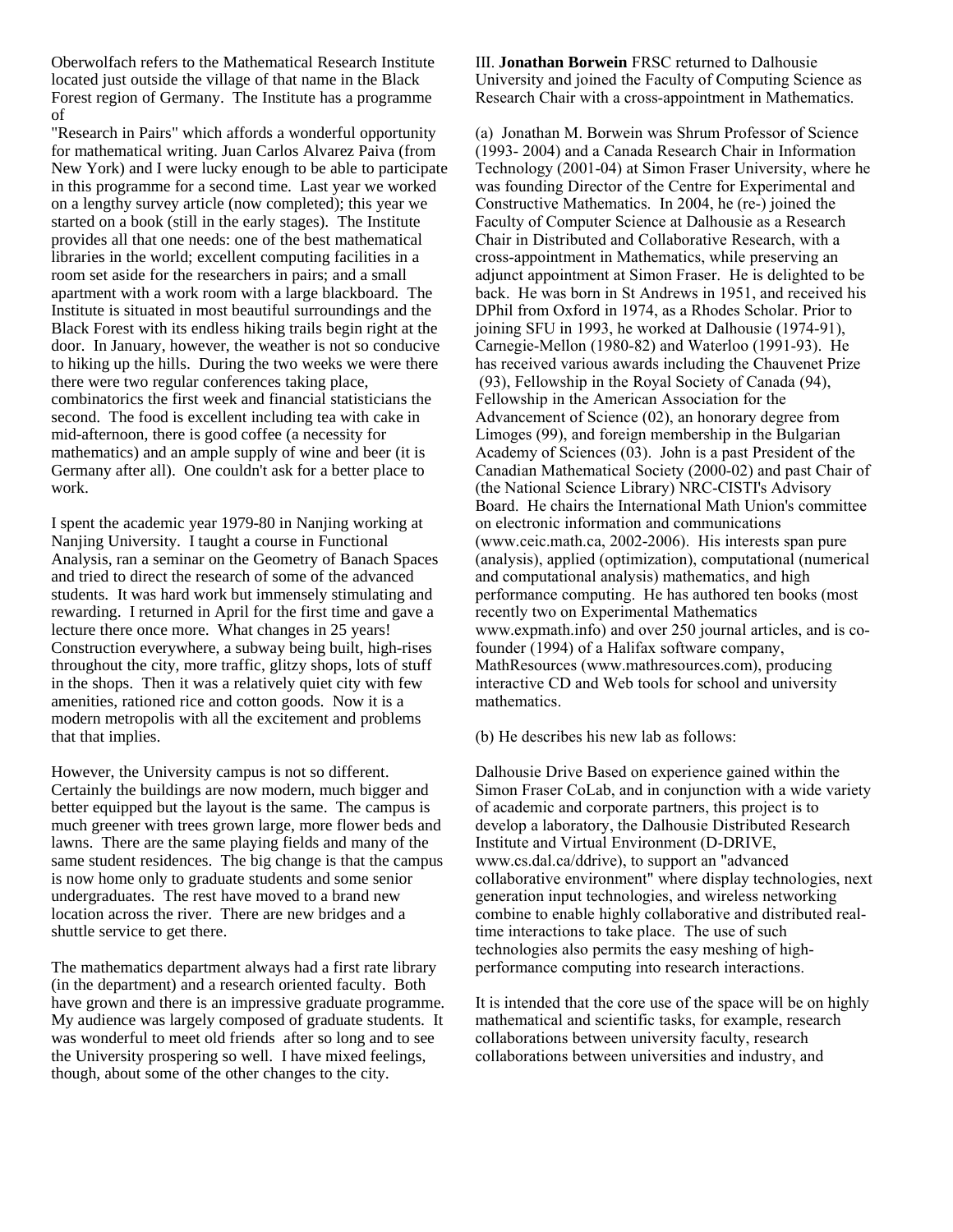research analysis of mentoring and teaching interactions within and between universities and schools. Necessary mathematical OCR tools and software will be acquired. One central feature of the laboratory will be large (greater than 50 inch diagonal size) tiled multi-touch sensitive, high resolution display panels that permit users and researchers to interact directly with the panels rather than through the usual keyboard or mouse. In addition, there will be a variety of

stereo visualization devices and multicast AccessGrid capacity for computing and grid collaboration. A proportion of the budget is earmarked for a refresh of equipment in this rapidly changing period. An Apple G5 computer cluster and a file server will be installed to explore cost effective computation and to serve visualizations to remote sites.

Wireless will be installed to permit laptops and other devices to be integrated dynamically into the room so that those devices become an integral part of the environment.

Corresponding networking components will be installed to permit additional devices such as cell phones, pagers, and hand-held organizers to be integrated into the environment, or used remotely.

Various other input and output devices will be installed. Additionally, the laboratory will contain various pieces of video equipment so that the use of the facility may be captured and studied. This will also allow for production of video output to aid dissemination of research findings and to enhance distance collaboration and distributed visualization D-DRIVE will be housed at Dalhousie University within the Computer Science Building-initially in roughly 625 square feet. Since there are no commercial, off-the-shelf, options for most such highly collaborative software, a certain amount of the software will have to be written to enable the level of integration required of the infrastructure.

**IV. Keith Taylor** joined as the Dean of the Faculty of Science and Professor of Mathematics in July 2003. He writes:

Twenty years ago I spent a sabbatical year at Dalhousie University visiting the research group in operator theory headed up by Professors Fillmore and Radjavi. It was a year that had a major impact on the rest of my career as I was able to initiate two new lines of enquiry that both turned out to be fruitful. Moreover, my wife, Julia, and I established some lifelong friendships here in Halifax. This fondness we had for Dalhousie and the city made us susceptible when the search consultants contacted me in Saskatoon in late 2002 to encourage me to apply for the position of Dean of Science at Dalhousie University. To be truthful, it was an extremely hard decision to leave the University of Saskatchewan where I had spent 26 enjoyable years and Dalhousie was pretty much the only place I would have moved to. So I let my name stand and, to my astonishment, I was selected.

During my first year in the new job, I have gotten to know the younger people in the Department of Mathematics and Statistics – I knew most of the old people already – and the other members of the Faculty of Science. It is a fabulous Faculty with an attitude towards high quality teaching and scholarship that is hard to match anywhere.

The intellectually stimulating atmosphere I found in the Department in 1983 has not changed. There has been the natural renewal with some wonderful young mathematicians and statisticians being added to the faculty and the computer scientists, a nice enough bunch, have split off and formed their own Faculty; but the core spirit of the Department of Mathematics and Statistics remains as it was in the early eighties.

One thing that has changed dramatically is the location. In 1983, the Department was stuck in some upper floors of the Killam Library. The air was so bad in the office space they provided to me then that, within four weeks, I had to ask Gretchen if she could find me a place outside of the library. I

ended up in an old house with the graduate students and lots of fresh air blowing in through the gaps in the walls. Now the Department is occupying what is, arguably, the finest building on campus.

Not only does the Chase Building have a classic exterior, but the interior contains wonderful workspace. The colloquium room is especially pleasant for visiting speakers or for teaching upper level courses. It also serves the outreach programmes of the Department well. This spring I had the pleasure of working with a group of bright high school students and some of their teachers in the "Math Circles" programme. My title that evening was "Cardinal Sins of the Infinite". Infinite processes can often result in paradoxical results and consideration of one of these resulted in a rather

lively debate among the students – great fun. There is no question that the atmosphere created by the colloquium room and the Chase Building, generally, adds to the impact of Math Circles and other outreach activities of the Department.

I am grateful to the Department for welcoming me this year. I have a small research office where I can hide out when I want to do "real" work. Moreover, they kindly permitted me to teach a special topics course and I have been able to make it to a few of the famous Tuesday lunches. I am now confident that my new mathematical home will provide the spiritual support I need to play the role of dean.

I end with a short version of the problem that generated the debate that evening at Math Circles. An ape and a monkey come across a big pile of coconuts that are numbered in order, using all the positive integers. The ape wants all the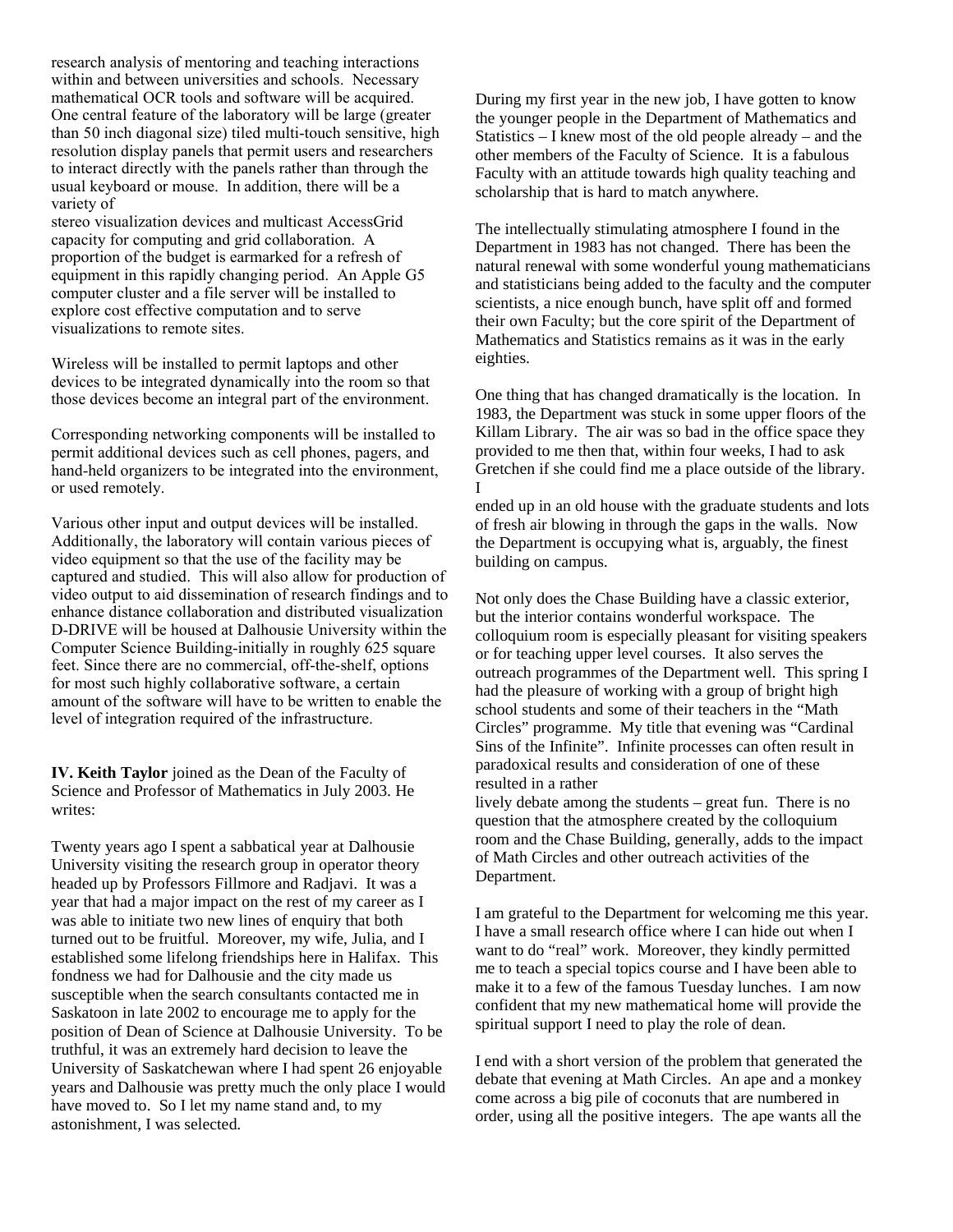coconuts and scoops up the first 10, those numbered from 1 to 10, in his arms and carries them back to his cave. This

takes him  $\frac{1}{2}$  a minute. He goes back to the pile to pick up his next load. While the ape is at the pile, the monkey sneaks into the ape's cave, grabs coconut number 1 and takes it to hide in his own cave. The ape picks up the next hundred coconuts, those numbered from 11 to 110, and carries them back to his cave, taking only ¼ of a minute for the second trip. He continues to improve his performance. Each trip he picks up 10 times as many coconuts as the last trip (always the next ones numbered in order) and takes only half the time of the previous trip. Meanwhile, each time the ape goes back to the original pile for a load, the monkey quickly moves the lowest numbered coconut from the ape's cave to his own. What is the situation at the end of the first minute?

#### **DEPARTMENT NEWS**

**Alan Welsh** from the University of Southampton visited for 10 days at the end of September 2003 to work with Chris Field.

**Ed Susko, Chris Field** and **Hong Gu** of the Statistics Division are very active members of an interdisciplinary research group funded by Genome Atlantic. The group is focused on molecular evolution, phylogenetics and genomics. They are working with the molecular biologist, Andrew Roger and computer scientist, Christian Blouin along with their research teams on important questions in early eukaryote evolution with particular interest in lateral gene transfer and protein evolution. In their research, they build appropriate statistical models for molecular evolution and develop computational methods for maximum likelihood estimation and inference. The methods are computationally intensive and require carefully constructed algorithms for realistic data sets. Joe Bielawski, who is cross-appointed between Biology and Statistics, joined the team this August as part of the Genome Atlantic project. Three statistics graduate students, Xiaofei Shi, Krista Collins and Liwen Zou are all funded by Genome Atlantic.

They are currently in the process of developing a graduate programme in computational biology and bioinformatics involving researchers from Statistics, Biology, Biochemistry and Molecular Biology and Computer Science.

In December 2003 **Jin Yue** began working under Roman Smirnov's supervision on his PhD thesis. In February 2004 he won a Killam Scholarship (it was renewed). He is currently working on two papers "Covariants, joint invariants and the equivalence problem in the invariant theory of Killing tensors" (a joint work with R. Smirnov) and "The 1856 lemma of Cayley revisited".

#### *David Lever* wrote:

Keep an eye on the newspaper to see my hole in one today (July 9, 2003), a beautiful 5 iron fade into a 150-yard par 3 hole at River Oaks.

#### **CHEBUCTO COMMUNITY NET**

In the ten years since Chebucto Community Net's founding in June 1994, thousands of people and hundreds of community groups and other organizations have gone online with Chebucto. The internet itself has grown and changed, not always for the best.

Back in 1994, most people were becoming aware of the internet but weren't entirely sure what it was or what it could offer them. Internet access was rare and the general lack of knowledge about it threatened to leave most people unable to take advantage of the many opportunities it offered. A visionary group of individuals pulled from the public library system and the then Department of Mathematics, Statistics and Computing Science decided that something needed to be done about this. Their efforts led to the forming of a group from which would come both the Chebucto Community Net Society and the N.S. Provincial Community Access Program.

Both groups shared - and still share today - the goal of promoting community involvement in the online community and the utilizing of online resources to serve community purposes. Chebucto hosted the first Halifax Municipality web site, the first Halifax Public Library site, the first Halifax Metro United Way site, and many more. As these groups became more familiar with the internet, they began running their own servers and sites but they all started here with Chebucto first.

With the support of the Mathematics, Statistics and Computing Science Department, Chebucto Community Net developed the Chebucto Suite, or CSuite, community net software which has been used across Canada, the United States, and as far away as the Ukraine, winning the 1995 Canadian Internet Award.

Barriers to community involvement are frequently economic in nature. Chebucto Community Net has been a registered charitable organization since 1999 and gives out no cost accounts and access to hundreds of individuals and nonprofit groups and organizations each year.

User training has been a big feature of the Chebucto Community Net. Courses for individuals and for webmasters were offered for many years and to this day there are volunteers helping users with their problems. Thousands of metro residents have benefited from their time with Chebucto and the fact that Halifax was rated fourth in Canada for internet access (each of the other three top cities also having a strong community net) can be attributed at least in part to these efforts.

Many Dalhousie university students have profited from their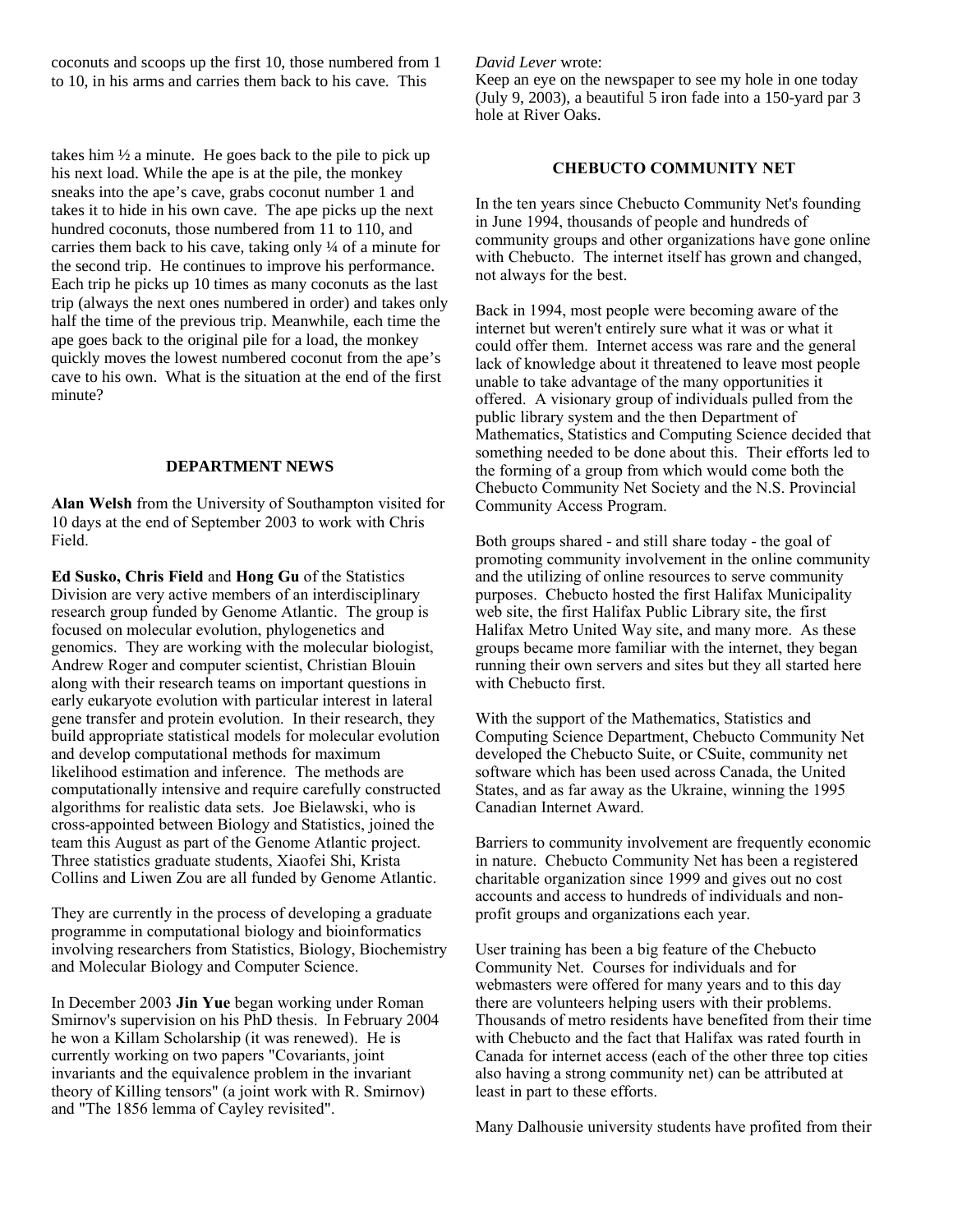experiences working and volunteering with Chebucto. In ten years there have been dozens of students who have helped build the Chebucto Community Net and gone on to

work professionally using the experience they acquired here. In the words of one, "I've had a chance to work on pretty much whatever I feel like, from stats to Lynx to ftpd to zmailer, PHP, SQL, RCS, CVS, security and that's just off the top of my head. I don't know anywhere else around here that I could get all this."

At the end of the day, what the Chebucto Community Net is about is supporting our community. For a decade, Chebucto has formed partnerships with every level of government and with many local community organizations and initiatives. The ripple effect from all of Chebucto Community Net's activities continues to spread and fan out across the world.

From Chebucto Chair Marilyn MacDonald's 2003 annual report:

In his tenth anniversary message, Chebucto's first Chair, David Trueman, congratulates "the entire Chebucto community for the success you have built together." On the brink of entering our second decade, we will need to continue to work together in service to our community.

Happy Birthday. Carry it on.

# **MATH AND STATS SOCIETY**

Gillman Payette, President, CUMC/CCEM, reports: The year started out with a great deal of work to prepare for our first aftermath of the year. Taking a suggestion from the final aftermath last year, we decided to make kebabs, not only chicken ones but beef and veggie as well. This was not a great idea. We made a lot of these things and the preparation of them in the honors room left a serious funk in there for quite a few months, I don't think it has really ever gone away. Although we were offering free beer, few firstyear students came to the event, which makes sense, seeing as frosh week had just ended and their livers were undoubtedly trying to recover.

The next big event that we had was the wine and cheese. This year I decided to try and get some good wine from an outside source. Bar services are great and all but their selection is lacking. So we did. The budget for such an event is quite large so giving away free wine, and cheese gets quite expensive. The evening was great and we ended by playing pictionary on the main board of 319. As always the end of the year tutorials were a success and by that I mean that we broke even for the Christmas exams.

The Garrison Brewery tour is really a good deal. If one can round up 12 people then it only costs 10 dollars for two hours of unlimited drinking. This is quite a bit if you are so inclined. After the brewery we all went to Bearly's to take in some blues, among other things.

As an alternative to the oppressive regime of Dalhousie Bar services one can use society funds to host off-campus parties of a calm nature. This was a great idea spearheaded by Josh MacDonald and held at his house. Everyone that came was to bring a bottle of wine, and all were to be shared so that everyone could get a taste of a variety of wines. The party went on into the night and it was a great time.

The AGM as always was good and this year we had a great turn out that dwarfed last year's considerably. We elected a new council, consisting of Sarah Chisholm (President), Shanon Eazzat (Vice- President), Grant "bort" Pardy (Treasurer), and Sarah Young (Secretary). This was all accomplished before the power went out, and we sat around in the twilight drinking and discussing ideas for next year before Dal security kicked us out.

This semester the tutorials were a great fundraiser and will contribute to the final aftermath and the CUMC, this summer. As a final note I would like to thank the general public aka Leon McQuaid for attending all of our society's events and being a barrel of laughs, although he was not a math student at all but rather a lost puppy from the Philosophy department that stayed on my couch a great deal. Leon we salute you.

#### **GRADUATE STUDENT SOCIETY**

#### **Math/Stats Grad Society Report for 2003-2004**

The Dalhousie Math/Stats Grad Society has had a wonderful year. The main focus of the society has been to organize social events both for the entire math/stats department and also for students. We have also continued the Graduate Student Seminar.

The fall term started with a bang, we hosted a martini party to welcome graduate students and honours students, both new and returning. There was a thanksgiving potluck dinner for grad students. Halloween was celebrated with the traditional pizza lunch for the whole department. The festive season began with another cocktail party for graduate and honours students, which was a good excuse for everyone to get dressed up. The entire department celebrated the coming of the holiday season with a special lunch. This year we tried something new, Indian food instead of pizza, and it was immensely enjoyed.

The first social event of the New Year was a dinner at a Chinese Restaurant to celebrate Chinese New Year. Quite a few students turned up to ring in the year of the Monkey. There was a Casino night and a Pool Tournament to provide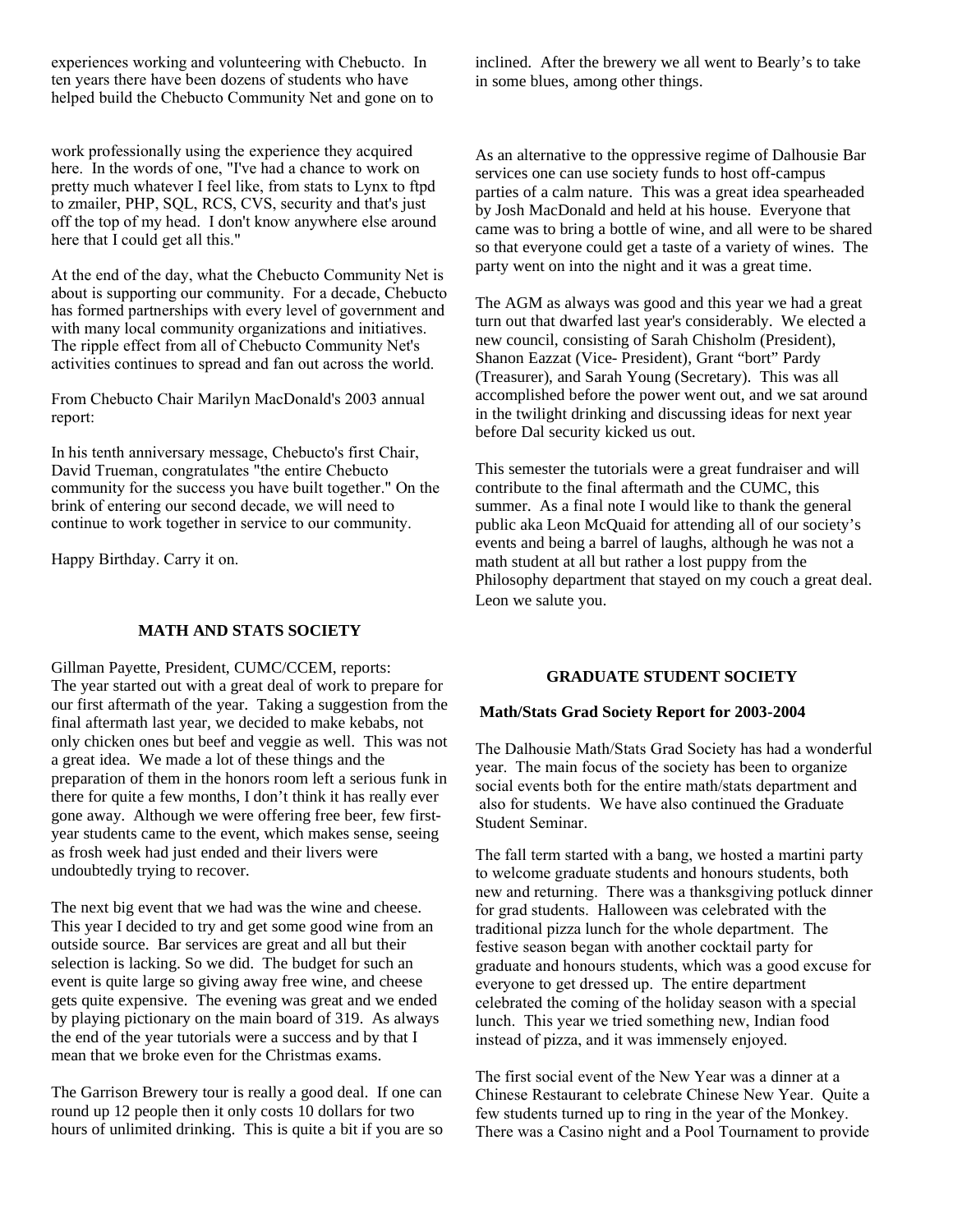a much-needed diversion from the stresses of being a grad student. The end of classes was celebrated with another pizza lunch.

Throughout the year, we have hosted the Graduate Student Seminar. We were lucky to have a number of interesting speakers, both faculty and graduate students. The aim of this seminar is to present material that is at a graduate student level, and to also provide a forum for graduate students to present their own work or something of interest. We hope the seminar can continue in the coming years.

The main goal of the math/stats grad society is to promote the interests of the graduate students and to act as a social institution. We have endeavoured to achieve this over the past year. We try to bring the graduate students together as a community, and as part of the larger departmental community of students and faculty. As the winter term is ending, we look forward to planning more events and we wish everyone a wonderful summer.

Tara Taylor (President) Paul Ottaway (Vice President) Krista Collins (Secretary/Treasurer) Margaret-Ellen Messinger (Department liaison) Adrian Tang (DAGS rep)

# **GRADUATE REPORT - STATISTICS**

This year we welcomed five new students to our graduate programme in Statistics. Krista Collins, Leah Gerber and Qing Liu all came from undergraduate programmes at Dal while Liwen Zou joined us after completing a Master's degree in Computer Science at Dal. Goldis Radjabalipour did her undergraduate degree in Iran and a year of Statistics at Toronto before joining us at Dal. We currently have 10 MSc and 4 PhD students in Statistics.

David Campbell graduated with an MSc in October and is continuing his PhD at McGill. Caren Rose and Eric O'Neill will graduate with their MSc this May. To date, we have admitted seven new graduate students for 2004/05.

#### **GRADUATE REPORT - MATHEMATICS**

#### **Recent Graduates**

McCurdy, Sarah (supervisor: R. Nowakowski) M.Sc. Quinlan, Stephen (supervisor: A. Coley) M.Sc. Ottaway, Paul (Supervisor: R. Nowakowski) M.Sc.

Five students are expected to complete their programs this summer.

Klapstein, John (supervisor: K. Dilcher) M.Sc. Messinger, Margaret (supervisor: R. Nowakowski) M.Sc. Peterson, Joel (supervisor: R. Spiteri) M.Sc. Tang, Adrian (supervisor: R. Nowakowski) M.Sc. Taylor, Tara (supervisor: D. Pronk) Ph.D.

There will be seven students continuing in the Ph.D. program, and one continuing in the M.Sc. program.

Two students have completed a qualifying year program and will enter the M.Sc. program.

Seven new students have been admitted to the M.Sc. program, one to a qualifying year program and one has transferred into the M.Sc. program.

#### **OUTREACH INITIATIVES by** *Richard Hoshino*

#### **The Nova Scotia High School Math League**

The Nova Scotia High School Math League was created last year by Sarah McCurdy and myself (Sarah is now a B.Ed student at UNB). We had a very successful first season, with three games that attracted eight schools and over one hundred students throughout the Halifax region. This year we expanded the league to two other regions (Truro and Sydney), and enjoyed incredible success. Upwards of 250 students participated in our three games, from over twentyfive schools in Halifax, Truro, and Sydney.

The purpose of the Math League is to provide a fun environment for students to get together and engage in cooperative problem-solving. The problems are recreational yet challenging, and so students are engaged throughout the event, and learn a great deal of new mathematics. In addition, the Math League provides a friendly forum for teachers and university faculty to get together and interact. It is our goal to expand the Math League to every region in Nova Scotia within the next few years.

We will hold a provincial championship on May 15<sup>th</sup>, which will be held at Halifax West High School. Thirteen of the top teams have been invited for this special event, and we hope to bring in local media to cover the event, as well as a visit by Jamie Muir, the Minister of Education for the province of Nova Scotia.

For more information on the Nova Scotia High School Math League, please see

http://www.mscs.dal.ca/~hoshino/mathleague.html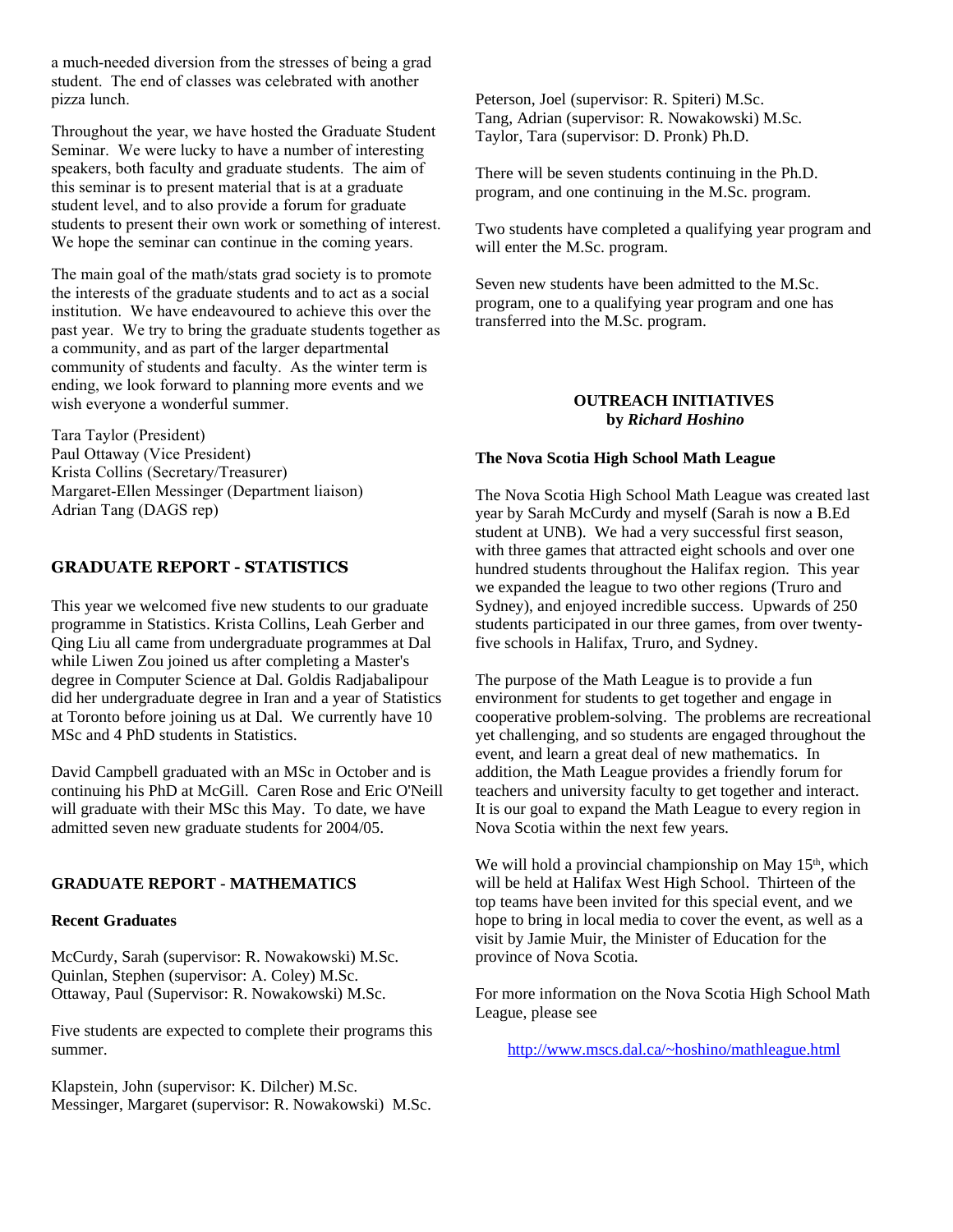#### **Math Circles at Dalhousie**

The Math Circles is a new outreach program that began in March 2004. This is a mathematics enrichment program for high school students in the Halifax community. The purpose of the Math Circles program is to foster interest in mathematics among talented high school students and expose them to mathematics beyond the high school curriculum. This enrichment program is modeled after the highly successful Math Circles program at the University of Waterloo.

The Math Circles take place on Wednesday evenings from 6 to 8 PM, and pizza is provided for all participants. There were five scheduled meetings in the winter term, with the following speakers:

Richard Nowakowski and Paul Ottaway, "Combinatorial Games".

Keith Taylor, "Cardinal Sins of the Infinite".

Dorette Pronk, "A Journey to Fractal Land".

Richard Hoshino, "The 2004 Euclid Contest".

John Clements, "What Mathematicians do in Science and Industry".

We would like to continue the Math Circles, and we hope that this will become a permanent part of our department's outreach initiatives. We hope that next year there will be more speakers from our faculty volunteering to give talks.

For more information on the Math Circles, please visit http://www.mscs.dal.ca/~hoshino/mathcircles.html

#### **Combinatorics Institutes for Secondary School Teachers**

John Grant McLoughlin (Faculty of Education, UNB) and Richard Hoshino won a \$10,000 grant from the Canadian Mathematical Society to run a series of Combinatorics workshops in Atlantic Canada for high school teachers over a two-year period. In the past 18 months, we have run a total of six workshops in the following cities: Sackville, Halifax, Corner Brook, Charlottetown, and two in Fredericton. Later this summer, we will be holding two-day institutes in Moncton and Truro. Through these institutes, we have had the opportunity to work with hundreds of mathematics teachers and create a successful professional development program that builds bridges between high school teachers and university faculty in Atlantic Canada.

The material for the institutes are taken from a book entitled "Combinatorial Explorations", co-written by John and

Richard, which has been submitted to the Canadian Mathematical Society's ATOM Series. We are expecting a summer publication.

For more information on this program, please see http://www.mscs.dal.ca/~hoshino/institute.html

# **The Math/Stats Education Study Group** by *Richard Hoshino*

From January 2002 to March 2004, the Math/Stats Education Study Group met once every two weeks to discuss innovative and fresh ways of teaching mathematics to undergraduate students. In over two years, we met approximately forty times and had speakers from four different Dalhousie departments, and had guest speakers from five universities.

We have compiled two large binders which contain every handout and reading that has been used at the Study Group since our formation in January 2002. In these binders, there are many interesting journal articles, as well as specific teaching tips and helpful strategies to enhance student learning. We had speakers from five different Dalhousie departments and invited speakers from six universities. So we've generated a wealth of new ideas and new resource materials. Hopefully you will find them helpful.

I want to let you all know that these two binders are now in the Mail Room (aka Printing Room) on the second floor of Chase. You will be able to see the green and blue binders when you walk in the door, just above the printer. I'd encourage you to flip through those binders and if you find anything interesting, to freely photocopy any articles that are

of interest. We hope that these Study Group binders will be a valuable resource for many of you in this department. If you'd like more information on any particular handout/topic, please speak to me and I'd be happy to locate additional resources for you.

I'd especially like to thank Paul Muir for all of his commitment and enthusiasm over the past two years. He has been an incredible resource for the Study Group and I thank him for all of his support.

#### **Reflections on the Action Canada Fellowship** by *Richard Hoshino*

This year, I have the privilege of being one of the "Action Canada Fellows", a group of twenty young people selected across Canada to participate in an intensive program in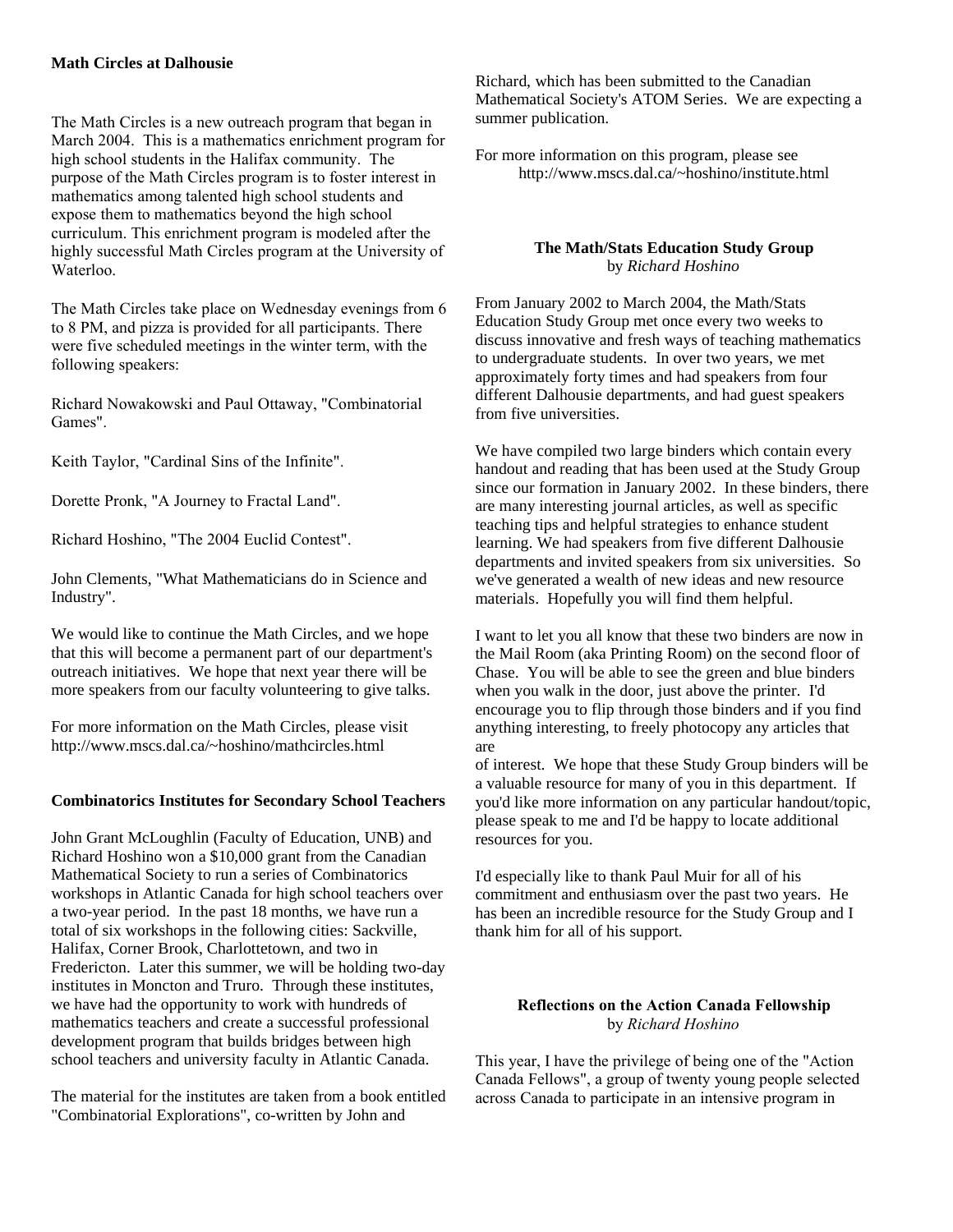public policy analysis and leadership development. The fellowship is funded by a five-year, \$9.2 million dollar investment from the private sector and the federal government. The leadership development program includes three intensive working conferences, investigation of public policy issues, ongoing interaction among Action Canada Fellows, as well as mentoring by current leaders in government and business.

The Action Canada interview process in May 2003 was quite nerve-wracking, where they flew the 31 finalists to Ottawa for an intensive two days of meetings and interviews. I have never met such an eclectic group of inspiring and ambitious people in my life. We are all so different in our personalities, experiences, and our political leanings, but one thing we all share is an incredible love and passion for Canada. I was so privileged to be a part of this group, and was stunned when I saw the star-studded biographies of the other candidates. Most of them made my jaw drop. During the first night, my only thought was, "what on earth am I doing here?"

Despite that lovely first impression, I was miraculously chosen to be one of the twenty Fellows selected for the first year of the Action Canada Fellowship program. As a member of this fellowship cohort, I have attended two week-long conferences in Vancouver and Ottawa, and will be

attending a third conference in Happy Valley, Labrador, at the end of May. During our conferences, we have had the opportunity and the privilege of meeting many distinguished Canadian leaders, in government, academia, industry, and the public sector. We have had photo-ops and conversations with famous Canadians such as Pamela Wallin, Ed Broadbent and John Ralston Saul. In my office is an autographed picture of the twenty Fellows with Jean and Aline Chretien.

During these conferences, we have had intensive crashcourses on major public policy issues such as Aboriginal self-government, Quebec separatism, Canada-USA relations, poverty, immigration, and multiculturalism. Speaking of the last issue, we met the pollster Angus Reid who shared with us some of his research on multiculturalism. Reid finds that when it comes to embracing our multicultural mosaic, Canadians tend to be far less inclusive than Americans once you get outside of the three major cities in Canada (namely Vancouver, Toronto, and Montreal). In addition to this, most minority groups perceive Canada to be more of a melting pot than the USA. Even in a city as large as Halifax, I have been approached at least twenty times by Haligonians, who ask me what part of the world I am from. Others have commented on how strong my English is, and how I don't have a noticeable accent. As someone who has spent his whole life in Canada, I find remarks like that

tremendously ignorant and insulting. I never heard comments like that in Toronto. My personal experience is that when I visit more homogeneous communities in this province, I see a greater amount of ignorance about intercultural communication and embracing diversity. As a non-Caucasian, I have often felt very uncomfortable when I travel to rural communities in Nova Scotia, even when I am visiting high schools and doing math workshops for students. The Action Canada Fellowship gives me the perfect platform and the opportunity to study this issue, and make proactive change to educate people, especially the youth who will be the future leaders of our country.

In addition to the intensive conferences, all of the Action Canada Fellows are involved in a major year-long project as part of the fellowship. We have broken into several different groups, and are working on projects involving foreign policy, poverty, and youth voting. Due to my passion and interest in the issues of intercultural communication and embracing our diversity, I am part of a trio of Fellows that is working on a project involving running conferences on intercultural communication for youth. My two partners are a Toronto lawyer with the Department of Justice, and a Cornell Ph.D Science and Technology student, who is originally from Vancouver. Our project involves the organization and coordination of two conferences in intercultural communication for high school students. Due to a great partnership with the Multicultural Association of Nova Scotia, we have decided to host these two workshops in this province, and have chosen Bridgewater and Halifax as the conference sites. The conferences aim to empower students to work together constructively and creatively with students from all backgrounds and experiences. After these conferences, the students will apply what they've learned and go back to their schools and communities and make constructive steps to raise awareness and bring about proactive change. The hope is to present these workshops as a model for other schools in the rest of Canada, through a creative media dissemination strategy (CBC radio, internet, and newsprint) to advocate how these workshops can be held nationally. We have already run a successful conference in Bridgewater which brought together 135 students from eleven different high schools in the South Shore District School Board, and featured outstanding speakers talking about African Nova Scotian Culture, Aboriginal Culture, Understanding Islam, Homophobia, Bullying, Human Rights, and Internet Safety. The Halifax conference will take place at the end of April, and we will discuss the intricacies of effective intercultural communication, conflict resolution, and having a critical awareness of media. While different in scope, the model conferences have the same goal: to bring students into contact with the people, ideas, tools, and skills they need to build a better Canada.

Overall, the Action Canada Fellowship has been an exhilarating and empowering learning experience. Coordinating and running these youth conferences is a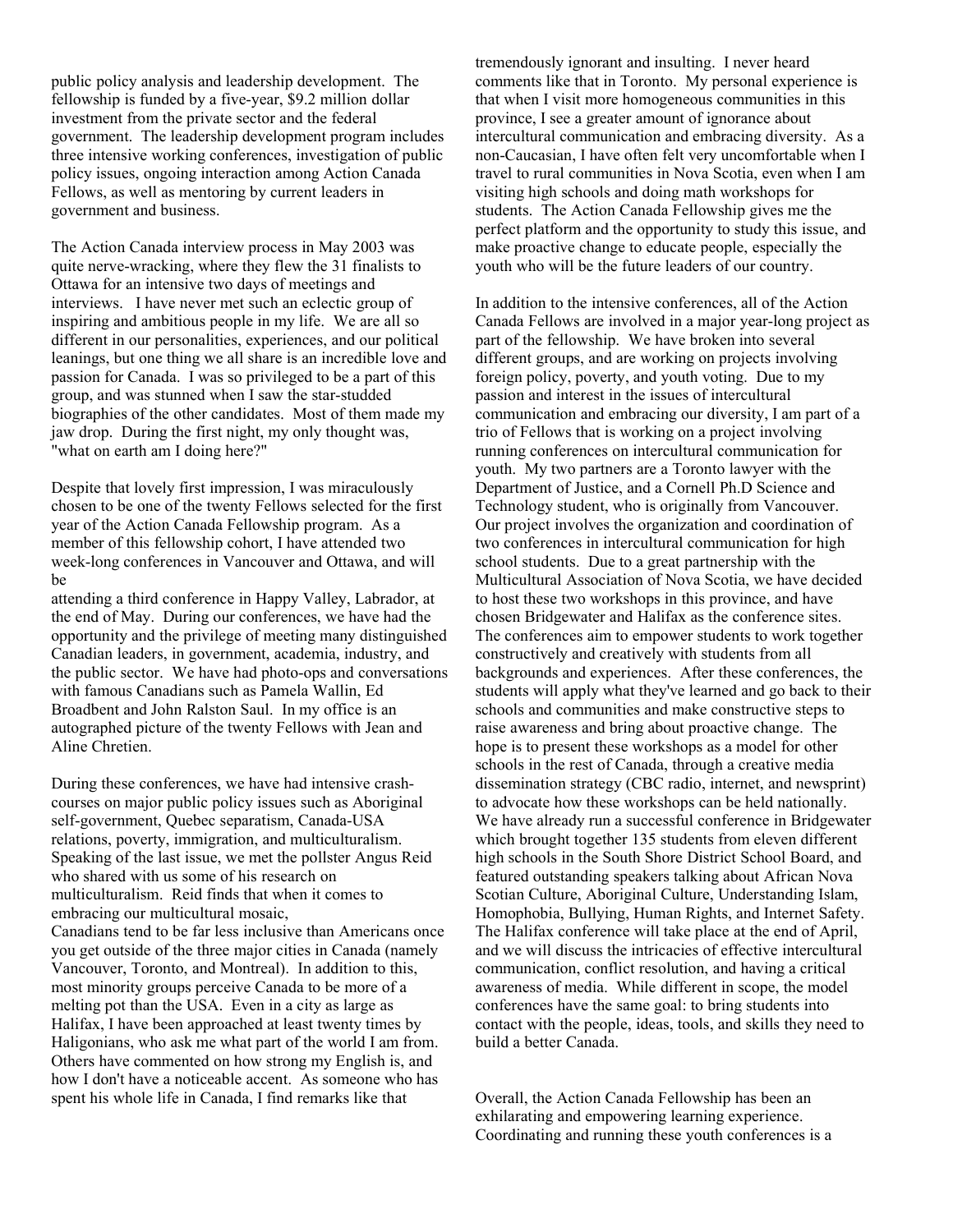special privilege, and I never would have dreamed of being involved in such a project, if it were not for Action Canada. I am honoured to be a part of this special fellowship, and have learned so much about public policy, and about leadership. I have made friendships with incredible young Canadians that with last a lifetime. I might even help campaign for the Fellows someday, if any of them choose to run for Prime Minister. (It wouldn't surprise me).

Although my Action Canada work takes a great deal of time and energy from my projects at Dalhousie, I am convinced that this Fellowship is much more important (in the bigger picture) than my thesis and my own mathematical research. Striving for an effective balance has been the biggest challenge of this year, but I strangely find that working on the Action Canada project gives me more determination and focus to complete my research, and vice-versa. Being involved in a program like this helps me broaden my horizons and perspectives, and makes me more aware that as a proud Canadian citizen, my contributions to Canada need to be more than just researching and teaching mathematics. Professionally and personally, winning this Fellowship has been one of the greatest blessings that I have ever received, and I am so thankful for this opportunity.

For more information on Action Canada (the program, the biographies of this year's fellowship cohort, and information on nominating a candidate for future fellowships), please see www.actioncanada.ca

# **THE CMS/CAIMS Summer 2004 Meeting**

The Department of Mathematics and Statistics is glad to announce that the joint Summer 2004 Meeting of the Canadian Mathematical Society (CMS) and the Canadian Applied and Industrial Mathematics Society (CAIMS), with participation from the Canadian Society for History and Philosophy of Mathematics (CSHPM) and the Canadian Symposium on Fluid Dynamics (CSFD) will be held at Dalhousie University, June 13-15, 2004.

We look forward to welcoming mathematicians and other participants to Halifax and sharing the pleasures of summertime here. The CMS meeting was held last at Dalhousie in 1990 and the CAIMS meeting was held last in Halifax in 1990 (at the Technical University of Nova Scotia which has since joined Dalhousie). Following the usual formats of both societies, the meetings will include a wide

variety of symposia, a session of contributed papers, plenary speakers, prize lecturers, a graduate student poster session, and a Public Lecture.

Most activities and all scientific talks will be held on the Dalhousie campus, with the main hub of activity being at the Marion McCain Arts and Social Sciences Building.

Visit the meeting website:

 http://www.cms.math.ca/Events/summer04/ for the most up-to-date information.

Prior to the joint CMS/CAIMS meeting, MITACS (the Mathematics of Information Technology and Complex Systems) will hold its 5th annual conference, from June 9 to June 12. This will bring together the top people in the Mathematical Community to discuss research into the Environment and Sustainable Resources.

#### **CONFERENCES**

*Chris Field* was the local arrangements chair for the 31st Annual Meeting of the Statistical Society of Canada, which was held at Dalhousie University from June 8-11, 2003. The meeting attracted more than 450 registrants.

Workshop: Singular Integrals and Analysis on CRManifolds was held May 3-8, 2004 – Funded by CRM and AARMS (\$22,500) and organized by Galia Dafni (CRM) and Andrea Fraser (Dalhousie)

The theory of singular integral operators in the context of analysis on CR submanifolds of  $C<sup>n</sup>$ , in particular the Heisenberg group, has been studied and proven fruitful over the last 30 years. In recent years, the emphasis has shifted to singular integral operators which do not fall under the standard Calderon-Zygmund theory. These include operators arising from product kernels on nilpotent Lie groups, which in turn lead to the study of flag kernels. This is an in-depth workshop, bringing together from around the world, specialists in harmonic analysis, several complex variables, and symmetric spaces. The workshop featured a short-course by Alexander Nagel (Wisconsin). Visit

http://www.crm.umontreal.ca/Singular for details.

*Roman Smirnov* gave talks at the following universities/conferences:

1. November 24, 2003: Geometry and Topology Seminar, University of Waterloo, Pure Math. Department. Method of moving frames and algebraic invariants in pseudo-Riemannian geometry.

2. March 27, 2004: AMS Sectional Meeting, Ohio State University, Athens. Invariant theory of Killing tensors and integrable Hamiltonian systems.

3. May 27, 2004: University of Turin (Italy), Department of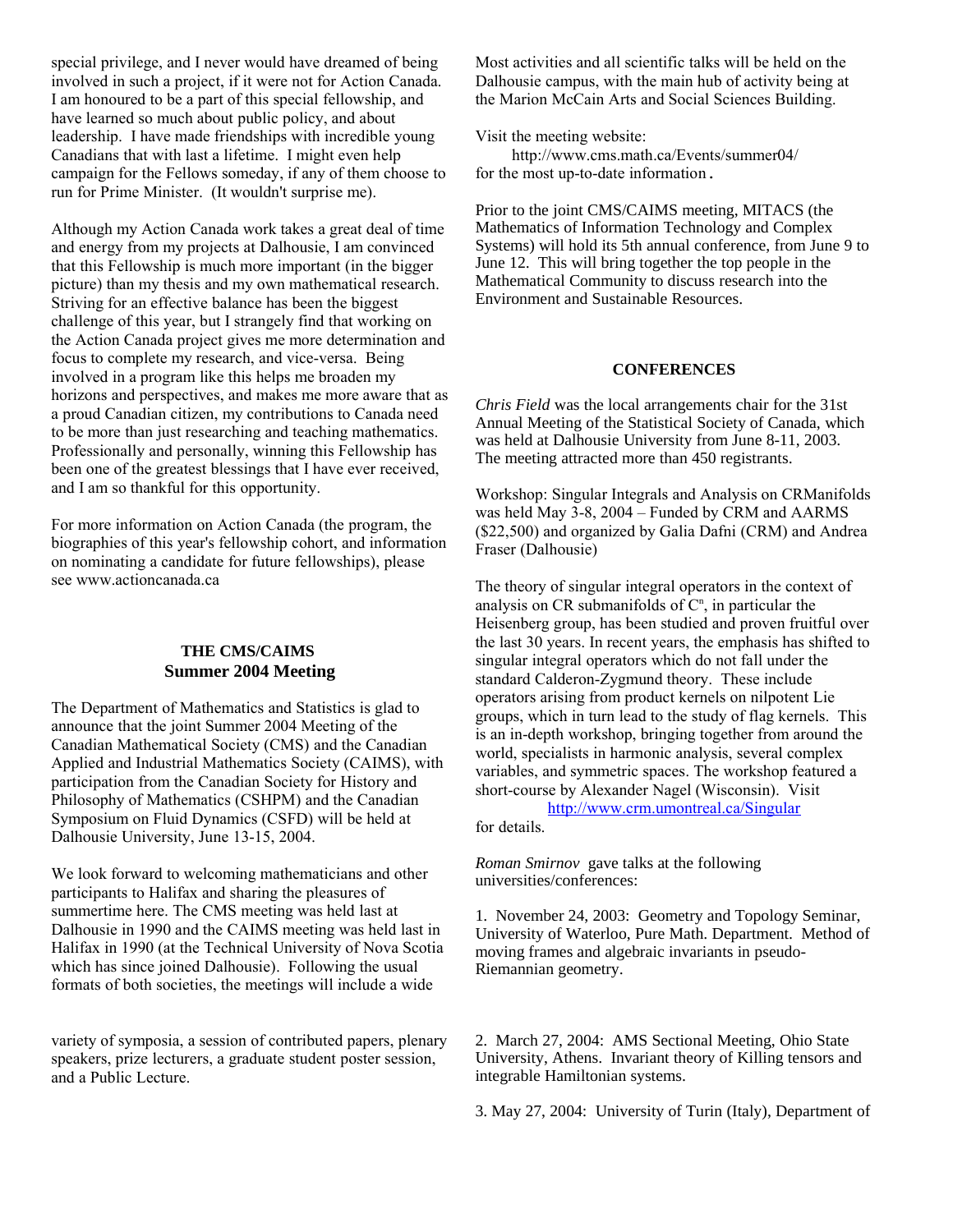Mathematics. The 1856 lemma of Cayley revisited.(a talk about a result by Jin Yue, PhD student).

4. May 30-June 6, 2004: Conference "Symmetry and perturbation theory-2004", Gala Gonone, Sardinia, Italy. Covariants, joint invariants and the equivalence problem in the invariant theory of Killing tensors (tentative) (a joint work with Jin Yue).

5. June 13-15, 2004: CMS Annual Meeting, Dalhousie: Applications of Invariant theory in Differential geometry. A new invariant theory: invariants, covariants and joint invariants of Killing tensors.

6. August 30 - September 3, 2004: 9th International Conference on Differential Geometry and its Applications, Prague, Czech Republic. Moving frames and the invariant theory of Killing tensors (tentative).

*Peter Guttorp* (U. Washington) and *Bruce Smith* organized a conference entitled "Point Processes - theory and applications" at the Banff International Research Station, June 21-26, 2003.

*Bo Lin* presented a talk entitled "Analysis of Quantitative Traits in Outbred Populations, with Applications to Forestry" at the Mitacs Biomedical Theme Meeting held at The Banff International Research Station, October 22-23, 2003.

*S. Swaminathan* participated in the first Joint AMS-India Meeting held at the Institute of Science, Bangalore, December 17-21, 2003. His lecture was on 'The Alexandrov Problem on unit-distance preserving maps on metric spaces'. He was invited to give talks at the University of Madras, Ramanujan Institute, University of Pondicherry, and Chennai I.I.T.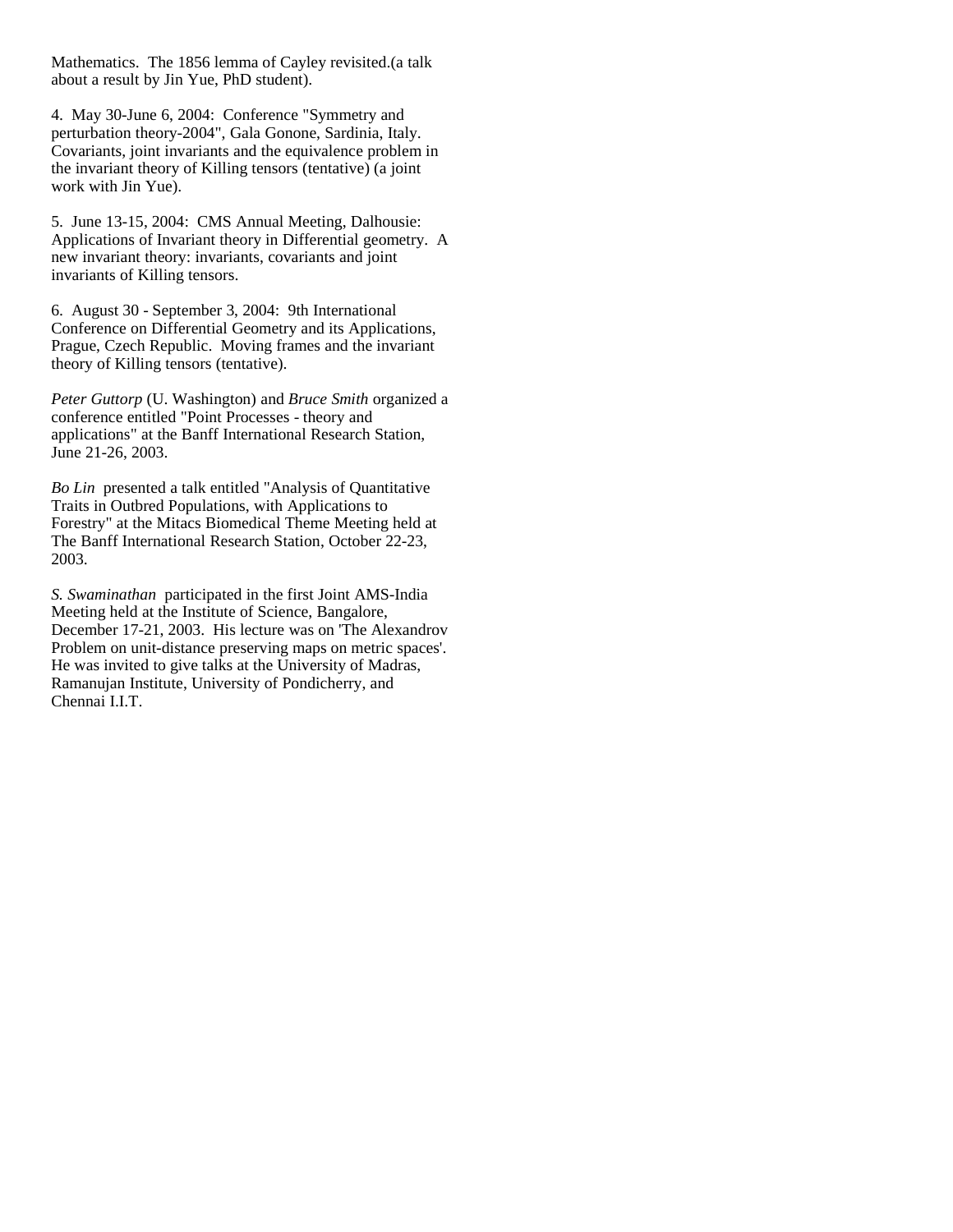#### **SUMMER CAMPS**

# **Academic Camp at Shad Valley**

#### **Report by Sarah McCurdy**

Fifty high schoolers enthralled by lectures and projects? In the summer? For a month-long academic camp? That's Shad Valley. The program runs at ten university campuses in Canada and accepts top high school students for a month of academia, leadership, and fun. Lectures are given in science, math, engineering, and entrepreneurship, and the month also includes camping trips and cultural excursions.

At Shad Valley Dalhousie 2003, Tony Thompson and I had the privilege of sharing the role of math faculty member. Throughout the course of the month we gave six lectures, ran two week-long workshops, and participated in every aspect of Shad social life.

Last July you may have seen troupes of students in the LSC or in the Chase building. The large group of fifty students attended lectures every morning in the LSC. From the other faculty members, also Dalhousie professors and affiliates, the students learned about dolphins' social phenomena, vertebrate fossils found in Nova Scotia, developing prototypes of a product, starting a small business, and much more. Math lectures were designed to open the students to new ideas outside of those normally encountered in high school. Tony talked about Hilbert's Hotel to describe some ideas of infinity that were new to the Shads. He used examples of the days of the week and the months to introduce modular arithmetic. During another lecture, the students were encouraged to examine the Fibonacci number sequence taken modulo *k*. I spoke about the game Dots and Boxes, and we explored some elementary strategies for playing well. Tony talked a bit about non-Euclidean geometry; students found this to be confusing and engaging. I gave an overview of some surfaces studied by topologists and showed my desired winter wear: a Mobius scarf and a Klein bottle hat ("one side fits all!").

Tony and I also led two workshops, which met in the Colloquium Room for the afternoons on two weeks. The first was about creating regular polygons and polyhedra from cash register tape. Using ideas from Holton, Hilton, and Pedersen's books Mathematical Vistas and Mathematical Reflections, we folded paper strips to more and more precise angles using a quickly converging sequence. We were then able to construct many regular shapes. The students explored the five Platonic solids and constructed them with the paper strips. Our second workshop was a short introduction to some classical game theory and some combinatorial game theory. Students were fascinated to talk about the prisoners' dilemma as the

surprised to meet some surreal numbers such as up, down, and star during the course of the sunny afternoons.

The Shads did much more than academia while at Dalhousie, but they expressed amazement at how much they learned while here. These students are now pursuing university degrees or finishing high school. Tony and I were so glad to open the world of math to them more broadly last summer. Many were excited by math even more than before and found they had a better understanding of what mathematics is really about. I have the opportunity to work with Shad Valley again this summer. Look for me on campus with a horde of young people, laughing and learning. Expect to see us in and around the Chase building again, examining new mathematical ideas. And don't be surprised to Shad alumni in our classes and our department in the years to come.

#### **Math Camp for Black Students**

# **Report by R.P. Gupta**

The twelfth mathematics camp for black students was held in the second week of July 2003. The camp was organized by the Department of Mathematics and Statistics and the Black Educators Association of Nova Scotia. Thirty-six students were selected to attend the camp from schools all over Nova Scotia. The aim of the camp was to generate interest in mathematics, statistics, computers and sciences so that these students can pursue further studies with enthusiasm and appreciation of these subjects. The students, generally from grades six and seven were brought to the Dalhousie campus and accommodated in Howe Hall. Mornings and early afternoons were devoted to lectures and mathematical, statistical and computer activities, while late afternoon and evenings were devoted to extra curricular activities where they could apply the talents learned in the classes and practice with them. They were taken to Dalplex for one hour each afternoon for swimming and games like basketball, tennis, etc. They also visited the Nova Scotia museum of history and science as well as the Discovery Centre. Students of the Camp also spent one evening in the Black Cultural Centre in Dartmouth where they were told about the mathematicians and scientists of black origin and a film was shown. The students were taught and cared for by six instructors (three university professors and three school teachers) and five chaperones. The Camp was organized under the directorship of R.P.Gupta of Dalhousie University and Mr. Gerry Clarke of the Black Educators Association. It was financially supported by a NSERC promo science grant, Dalhousie University and the BEA.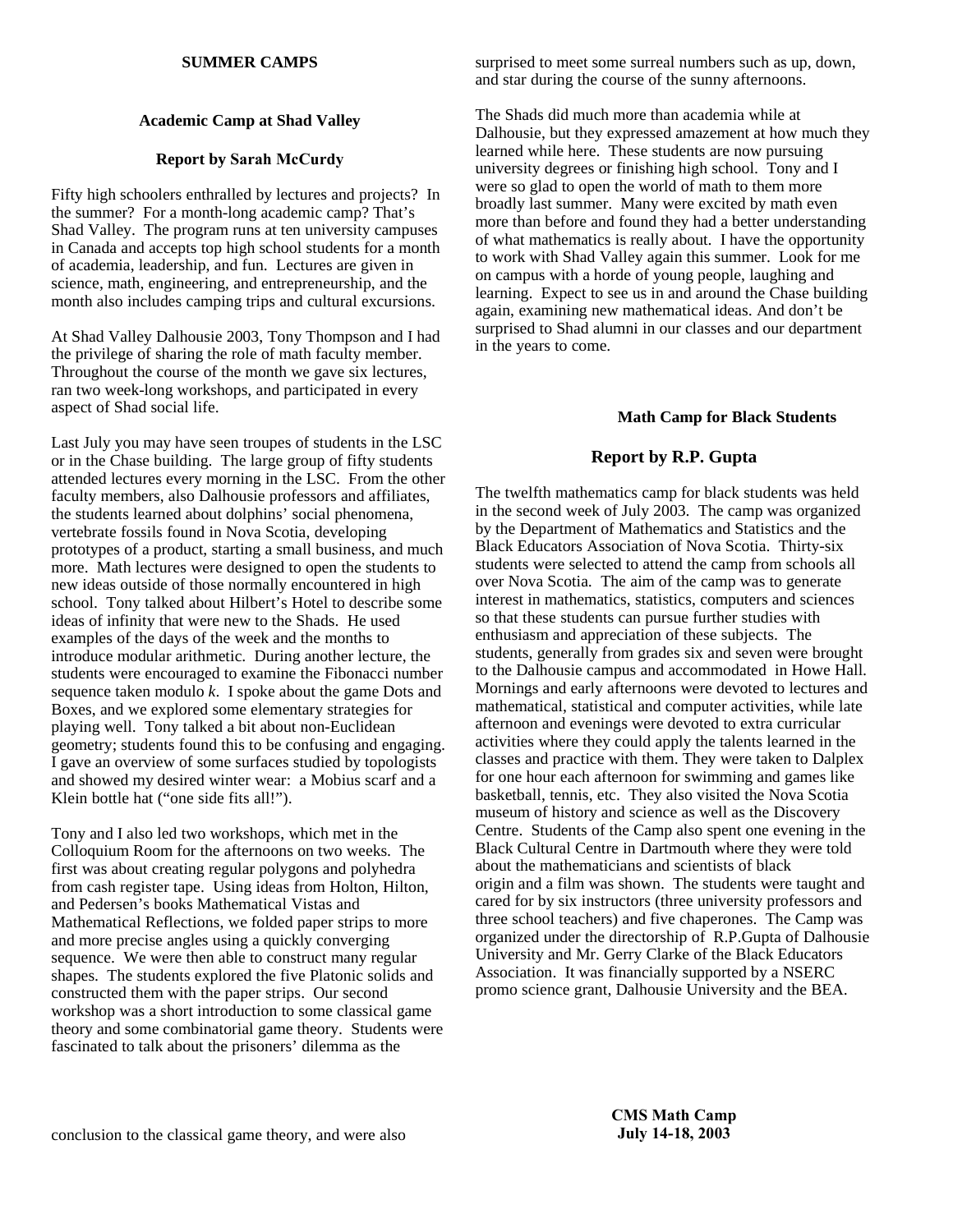#### **Report by Chelluri C.A. Sastri & Suraj Sikka**

The camp was held by the Department of Mathematics and Statistics, Dalhousie University, under the auspices of the Canadian Mathematical Society (CMS) and Dalhousie University, with financial support from various sources, including Dalhousie, ESSO, and NSERC/PromoScience. This was the fourth in a series of annual camps that began in 2000. The organizers, as before, were Chelluri C.A. Sastri and Suraj Sikka.

The camp was aimed at students in Nova Scotia. Accordingly, letters calling for nominations were sent out in late March to all the high schools, private as well as public, in the province. The stipulation, again as before, was that a school could make no more than two nominations and that the nominees were to have finished either Grade 10 or Grade 11. The response from the public schools in Nova Scotia was about the same as last year but down from the previous years. However, it was sufficient to provide a good pool of students from which to make the selection. The response from the private schools was poor, as before. Altogether, there were 36 applicants.

In the selection process, we again encountered a problem we had faced before: One of the criteria we have used for acceptance into the camp is performance on the Cayley/Fermat contests held by the University of Waterloo. However, it is becoming increasingly difficult to do so since many schools are not participating in these contests for financial reasons. This makes the task of selection harder, for the contests provide a uniform measure of excellence. The other criteria we use, such as grades and letters of reference, **are** useful but have the disadvantage of considerable variability. Suggestions for tackling the problem are welcome.

Equity of distribution in terms of gender as well as geographical location was also an important consideration. In the end, eleven boys and ten girls representing almost all the regions were selected.

The format of the camp was essentially the same as in previous years. The instructors were faculty members at Dalhousie, with three exceptions: Professors Robert Dawson and Bert Hartnell are from St. Mary's University, and Mr. Paul Ottaway is a graduate student at Dalhousie. Paul has had experience with math camps, having attended and conducted camps at Waterloo. He doubled as a chaperone.

rendered. However, all of them will be invited to a thankyou dinner.

The students arrived, and registered, on Sunday, July 13, between 1:00 and 2:30 pm. They were received by the organizers and two chaperones, Sunita Gupta and Paul Ottaway. Sunita is a young high school mathematics teacher. Just prior to the CMS camp, she had taught in another math camp, directed toward Black junior high students, held here at Dalhousie. The students and the chaperones all stayed at Shirreff Hall, a student residence. They got along quite well—the students described, in their comments after the camp, their interaction with the chaperones in very positive terms.

Following registration, a reception was held for the students and their parents.

Computers were an integral part of the camp. The computer lab belonging to the Faculty of Engineering and located in the Dunn Building was placed at our disposal for the entire duration of the camp. For this we are grateful to the Engineering Faculty and, in particular, to Reg Peters, who is in charge of the lab. It was used to teach Maple, geometry, and statistical simulation. In addition, one of the instructors, Dorette Pronk, taught the students how to print on their Tshirts some of the work they had done. For this purpose, each of the students was given a T-shirt. They thoroughly enjoyed this activity, and the individualized T-shirts look beautiful. Each day of the camp was divided into a morning session (9:00 to 12:00, with a twenty-minute snack break) and an afternoon one (1:30 to 3:30, with a ten-minute break). Each session consisted of a lesson. The lessons were not just lectures; there was plenty of interaction, problem solving and hands-on work. Since this format had worked well in previous years, we decided to follow it this year also. The consensus was that the camp went very well.

We are grateful to Ron Fitzgerald of Math Resources Inc. for donating packages of their Math Dictionary. We believe the students were pleased to get them.

There were several extra-curricular activities—bowling, chess, a pizza party, etc. A scheduled visit to Shakespeare by the Sea had to be cancelled because of bad weather, even though a rain date had been chosen—it rained on both the days! The students went to a movie instead. Two presentations, one by Adam Clay, a recent honors graduate of our department, entitled "Choosing a University to Attend", and another by Shawn Tracey, an assistant registrar at Dalhousie, about scholarship opportunities at Dalhousie, were well-received. Every day, after the academic sessions were over, the students spent about an hour and a half playing sports or working out at Dalplex, the university's athletics and sports complex.

Nobody, among the instructors, organizers or helpers, of whom there were many, received any payment for services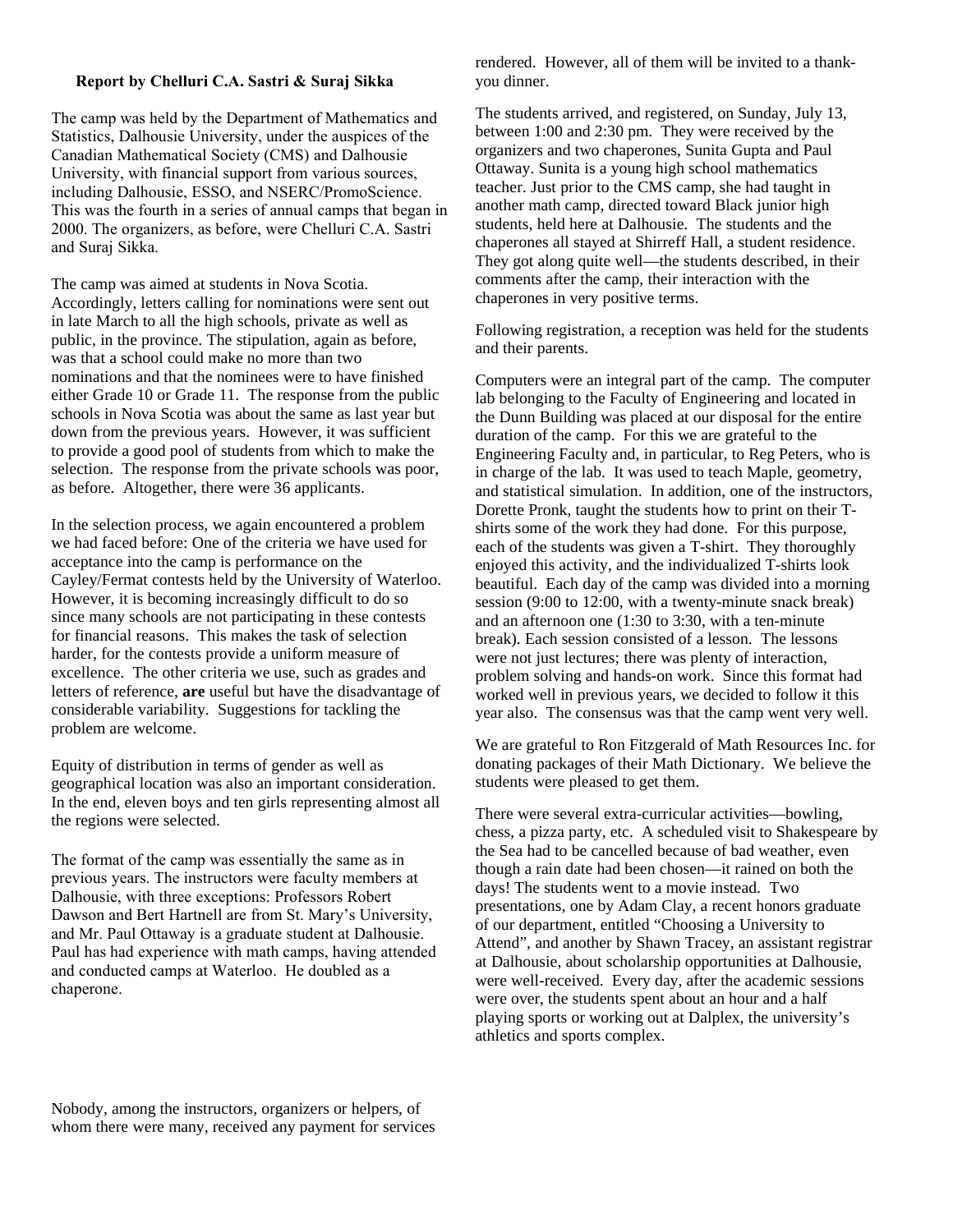The students were picked up by their parents after a barbeque lunch, which was preceded by closing ceremonies, on Friday the 18<sup>th</sup>.

The camp was supported by Dalhousie and the CMS. The CMS, with support from ESSO, NSERC/PromoScience and perhaps other sources, contributed \$3000.00. Dalhousie supported the camp in many ways: \$3000.00 from the President's Office, \$2000.00 from the Office of the Dean of Science; free use of the classrooms and the computer lab; free secretarial help, photocopying and miscellaneous items and services from the department; and free faculty time. We received enthusiastic help and support from our colleagues in organizing the camp and are grateful for it. A registration fee of \$50 per student was charged except in cases of financial exigency.

In closing, it is our pleasant duty to thank all the instructors, without whose hard work and dedication the camp would not have been possible. We are also pleased to thank Gretchen Smith, the departmental administrator, and the secretaries, Maria Fe Elder, Paula Flemming, and Jackie Harnish-Grandy, for their unstinting help.

# **VISITORS TO DEPARTMENT**

*Yuri Bahturin* (Memorial University of Newfoundland and Moscow State University), January 18 - 20, 2004.

*Matjaz Omladic* (University of Ljubljana) visited the department from January 25- February 1, 2004.

*Kyoung Lee* and *Won Kim* will be Visiting Professors in Mathematics in 2005. They will be working with K.K. Tan.

*A. Zhalij*, (NATO-NSERC PDF, CRM, Montreal and Institute of Mathematics, Kiev, National Academy of Sciences of Ukraine) visited the department on March 1, 2004. He gave a talk on "Separation of variables in  $(1+3)$ dimensional Schroedinger equations with vector-potential" in the Mathematical Physics Seminar.

*Luca Greco*, PhD student from the University of Padua will be working with Chris Field from June to August.

The following mathematicians visited the department this past year to collaborate on research with K.K. Tan.

- (1) *Xian Wu* (Associate Dean of Science) Yunnan Normal University, Kunming, Yunnan, China
- (2) *Shi Sheng Zhang* (formerly, Shih Sen Chang) Sichuan University, Chengdu, Sichuan 610064, China. His wife, Zhong Hou Cao, also a professor,accompanied him.

Cheongju, Korea

(4) *Kyoung Hee Lee,* Korea University of Technology and Education Chunan, Korea

Welcome to *Wannapa Ruangthanakorn* who is a visiting student from Suranaree University of Technology, Nakhon Ratchasima, Thailand. She is working with Keith Taylor.

*Claudia Chanu*, Department of Mathematics, University of Turin, Italy. Claudia will be visiting us during the period June 10-19, 2004. She will be also participating at the CMS Annual Meeting and giving a talk.

#### **GRANTS**

*Christophe Herbinger*, who has a joint appointment in Mathematics, Statistics and Biology (where he holds the StoraEnso Chair in Forest Genetics and Biotechnology) has been awarded a grant from the Atlantic Innovation Fund for a project entitled "Molecular and statistical tools to improve tree breeding". This is one of the two projects funded at Dalhousie. Chris Field and Bruce Smith from this department, and C. Thompson (U.N.B St John) are collaborators on the project, with StoraEnso Port Hawkesbury as industrial partner.

In addition, Christophe is also a collaborator on an industryled halibut broodstock development proposal as well as two other successful AIF proposals that were put forward by the Institut de Recherche sur les Zones Cotieres, Universite de Moncton.

The genetic component of these last two projects on Arctic char and American oyster will take place at Dalhousie University.

In total, this represents about one million dollars of AIF funding over the next 5 years. Congratulations, Christophe.

*Hong Gu* and 6 others from Computer Science (Theodore) Chiasson, Vlado Keslj, Raza Abidi, Anthony Cox, Norbert Zeh, Thomas Trappenberg) have received the largest CFI New Opportunity award in the country, which is in the amount of approximately \$1.9M for research equipment and research infrastructure. The title of the grant is "Scientific visualization through data mining of electronic commerce and health informatics large scale data sets". The funding source includes \$700,000 from CFI, \$700,000 from NSRIT (Nova Scotia Research Infrastructure Trust), \$190,000 from the Faculty of Computer Science, and close to \$300,000 in kind contributions from vendors. \$1M of the grant is targeted for building a 3200 sq.ft. lab on the (new) fifth floor of the Computer Science building, as well as a 300 sq.ft.

(3) *Won Kyu Kim* Chungbuk National University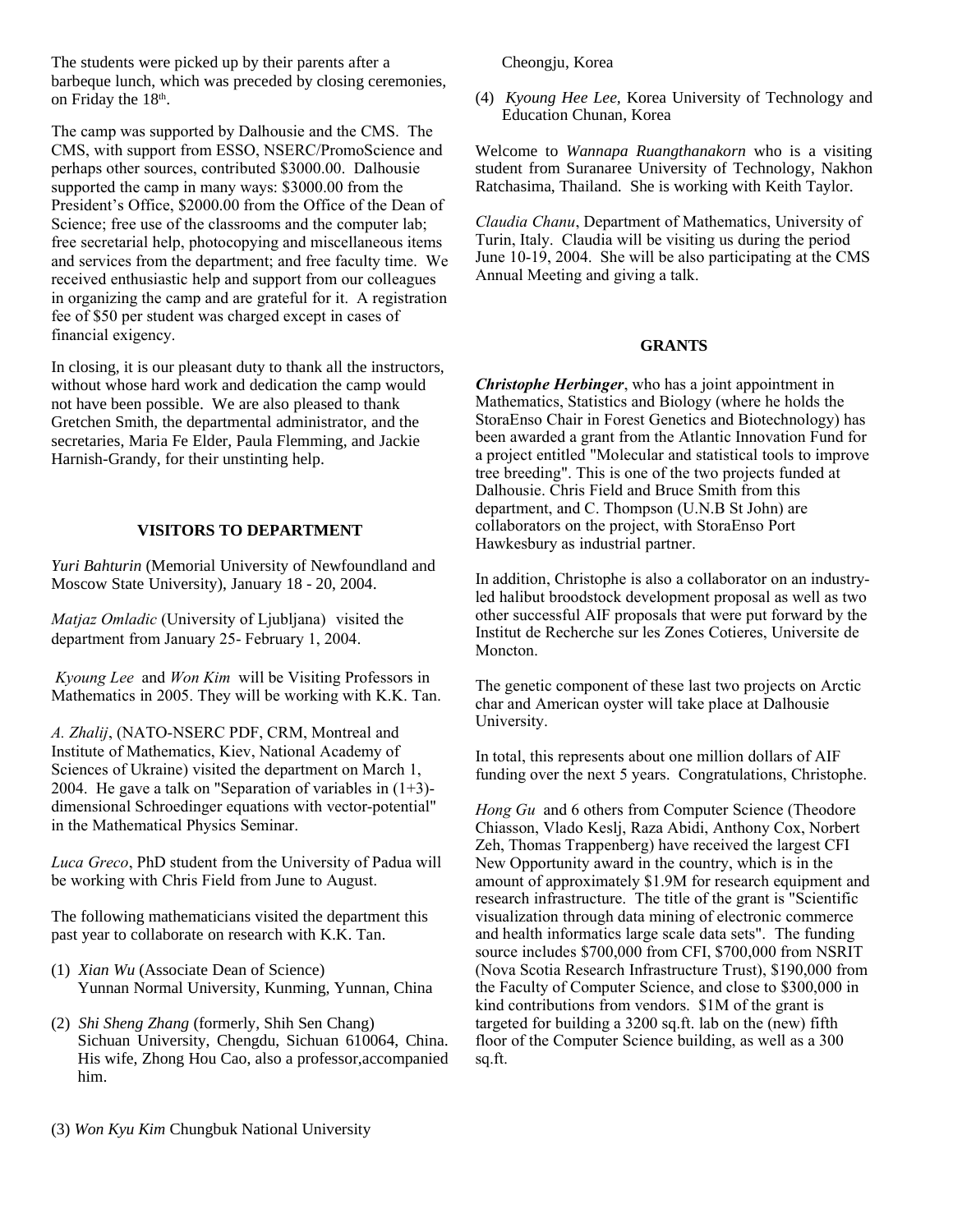machine room. The two floor addition to the Computer Science building is scheduled to be completed by December 2004.

In February 2004 *Roman Smirnov* was awarded an NSERC research grant: 14K per year for 5 years.

Joint Research Project receives renewed funding from NSERC Collaborative Health Research Projects (CHRP).

The research project entitled "Simulation and localization of cardiac dysfunction: from mathematical models to clinical applications" is a joint collaboration between *John Clements* (mathematics), *Milan Horacek* (biophysics*), Martin*

*Gardner* and *John Sapp* (cardiology), *John Fitz-Clarke* (emergency medicine) and graduate students and Post Doctoral Fellows in the respective departments. The objective of this research is to derive anatomically and physiologically accurate mathematical models of electrical activation in the human heart. These comprehensive simulation models will be used to (i) non-invasively locate and quantify arrhythmogenic substrate in cardiac patients, (ii) assess the potential effects of anti-arrhythmic drug interventions and (iii) predict the consequences of related cardiac therapies. This project has been granted funding for an additional three years.

#### **PUZZLE CORNER**

#### **Edited by** *S. Swaminathan*

Puzzles from the book "Puzzles 101", A Puzzlemaster's Challenge, by Nobuyuki Yoshigahara, translated by Richard Weyhrauch and Yasuko Weyhrauch, A. K. Peters, Natick, MA, 2003. [A review of this book will appear in CMS NOTES, September 2004 issue]

- I. What comes next? 2, 4, 6, 30, 32, 34, 36, 40, 42, 44, 46, 50, 52, 54, 56, 60, 62, 64, 66, ?, ... What comes after 66?
- II. Height and Weight.

A man says, "I am the average height and average weight of a Japanese man. Thus, I am an average man." However, he is still considered to be a little overweight. Why?

After you have had a chance to think about these two puzzles, turn the page for the solutions.

#### **GASOLINE CRISIS**

There is a gasoline crisis. Assume that the gas stations are located on a long circular route and they contain together just enough gas to make one trip around. Then it can be shown that if you start at the right station with an empty tank you can make it all the way around. Here is how: First imagine that you begin at Station 1 with, say, 10 litres of gas. You go around the route emptying each gas station as you go. When you return to Station 1 you will have the same amount of gas in your tank as you started with, namely, 10 litres. Further as you proceed along the route, keep track of how much gas is left in the tank as you pull into

each gas station. Suppose this quantity is minimized at a certain Station. Then, if you start at this Station with an empty tank, you will not run of gas during the entire trip.

#### **NET PROFIT**

Two Cape Cod fishermen had an argument one day as to which one was the better mathematician. Finally the captain of the fishing trawler proposed the following problem to them as a test: If a fishing crew caught five hundred pounds of salmon, brought the catch to the port and sold it at sixty cents a pound, how much would they receive for the catch? The two old fellows got to work but neither seemed to be able to arrive at an answer. After some time, one of them approached the captain and asked him to repeat the problem. The captain started off, "If a fishing crew caught five hundred pounds of salmon and…" "Wait a minute there, wait a minute please," said the fisherman, "Is it salmon they caught?" "Yep," answered the captain. "Good grief, it ain't no wonder I couldn't get the answer. I have been figuring on codfish all the time!"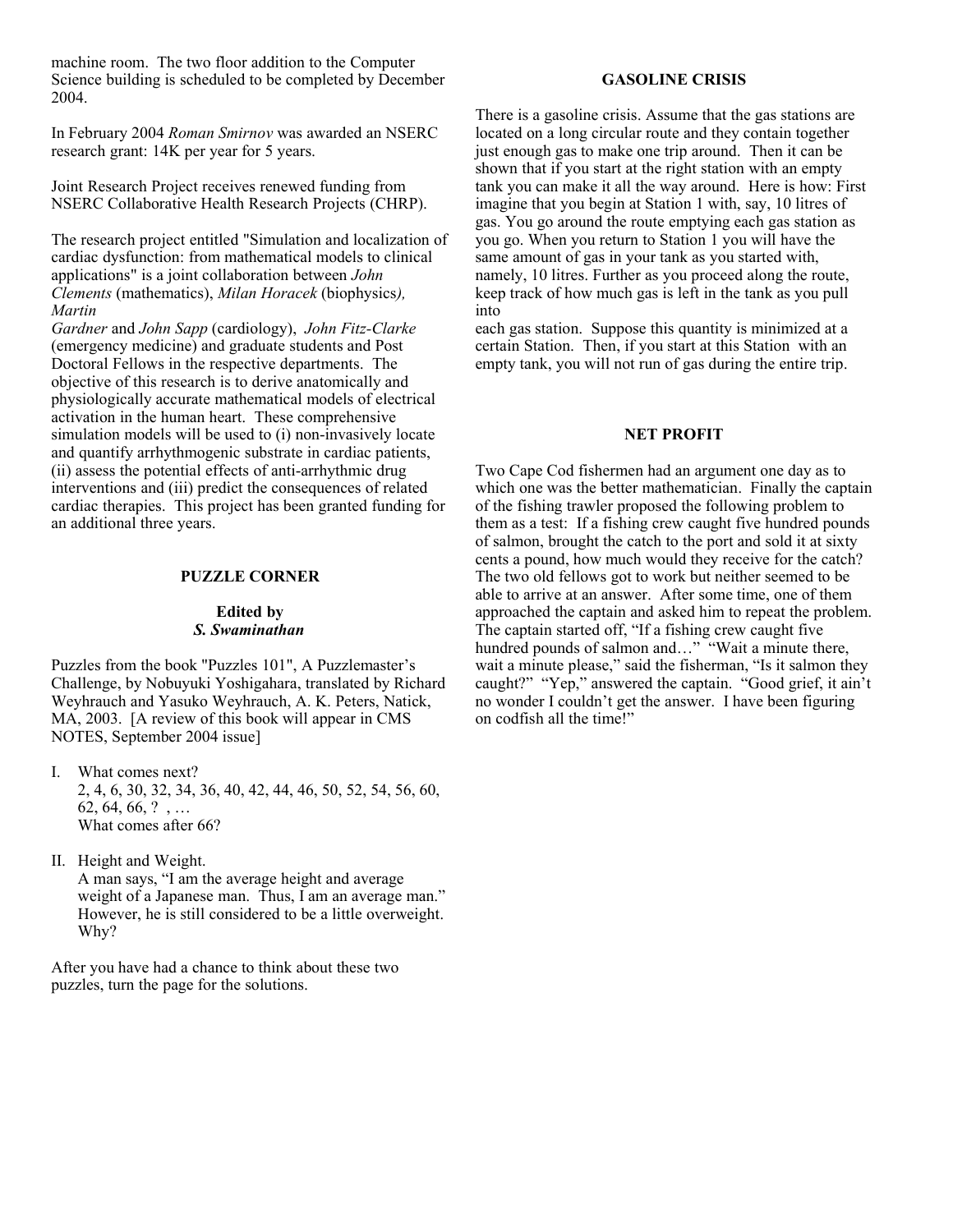#### **MATHEMATICS SEMINARS 2003/2004**

#### **DATE SPEAKER AND TITLE**

- 08.09.03 *Sara Faridi* (UQAM), The Theory of Facet Ideals
- 16.10.03 *Peter Selinger* (Ottawa), Towards a Quantum Programming Language
- 20.10.03 *Vojtech Pravda* (Math. Inst. of the Acad. of Sc. of the Czech Republic), All Lorentzian Manifolds With Vanishing Curvature Invariants
- 27.10.03 *Roman Smirnov* (Dalhousie), Theory of algebraic invariants in pseudo-Riemannian geometry: Methods for computing the fundamental invariants.
- 20.11.03 *Franklin Mendivil*, (Acadia), Fractals, Graphs and Fields
- 08.12.03 *Ray McLenaghan* (Waterloo), The Validity of Huygens' Principle for the Scalar Wave Equation on Curved Space-time
- 19.01.04 *Hugh Thomas* (Fields Inst.), Triangulations of Polygons and Non-crossing Partitions
- 29.01.04 *Michele Titcombe* (UQAM), Two Singular Perturbation Problems in Two Dimensions
- 12.02.04 *Dhavide Aruliah* (UWO), Multigrid Preconditioning for Time-harmonic Maxwell's Equations in 3D
- 16.02.04 *David Iron* (UC Irvine), The Stability and Dynamics of Hot-Spot Solutions for Two Microwave Heating Models
- 01.03.04 *Irina Kogan* (North Carolina State), Cartan's Method of Moving Frames and its Applications
- 04.03.04 *Jon Borwein* (Dalhousie), Ramanujan's AGM Continued Fractions and Dynamical Systems
- 25.03.04 *Shisheng Zhang* (Sichuan and Yibin), On the Open Questions of Halperin and Suzuki
- 23.04.04 *David Jeffrey* (UWO), Solving Large Polynomial Systems by Homotopy or Continuation

#### **DATE SPEAKER AND TITLE**

- 04.09.03 *Karen Rose*, Analysis of Data from a clinical trial comparing different drug treatments for Dyspepsia using Binomial Regression and Binary Classification Trees
- 11.09.03 *R.P.Gupta*, The Secretary's problem and its extensions
- 25.09.03 *Alan Welsh* (Southhamptom), Robust Modeling
- 15.10.03 *Bruce Smith*, Time series methods for modeling sea level
- 29.10.03 *Chris Field*, Robust models for extreme oceanic winds
- 19.11.03 *Marc Genton* and *Yanyuan Ma* (NCState), Bivariate skew-t distributions, and applications
- 08.12.03 *Eric O'Neill*, Mixed model analysis of corn yield data
- 10.02.04 *Chris Field*, The bootstrap revisited
- 27.02.04 *Christophe Herbinger*, Pedigree reconstruction and quantitative genetic parameter estimation
- 08.04.04 *David Hamilton*, Statistical analysis of visual field progression in glaucoma

#### **2003/2004**

# **STATISTICS SEMINARS**